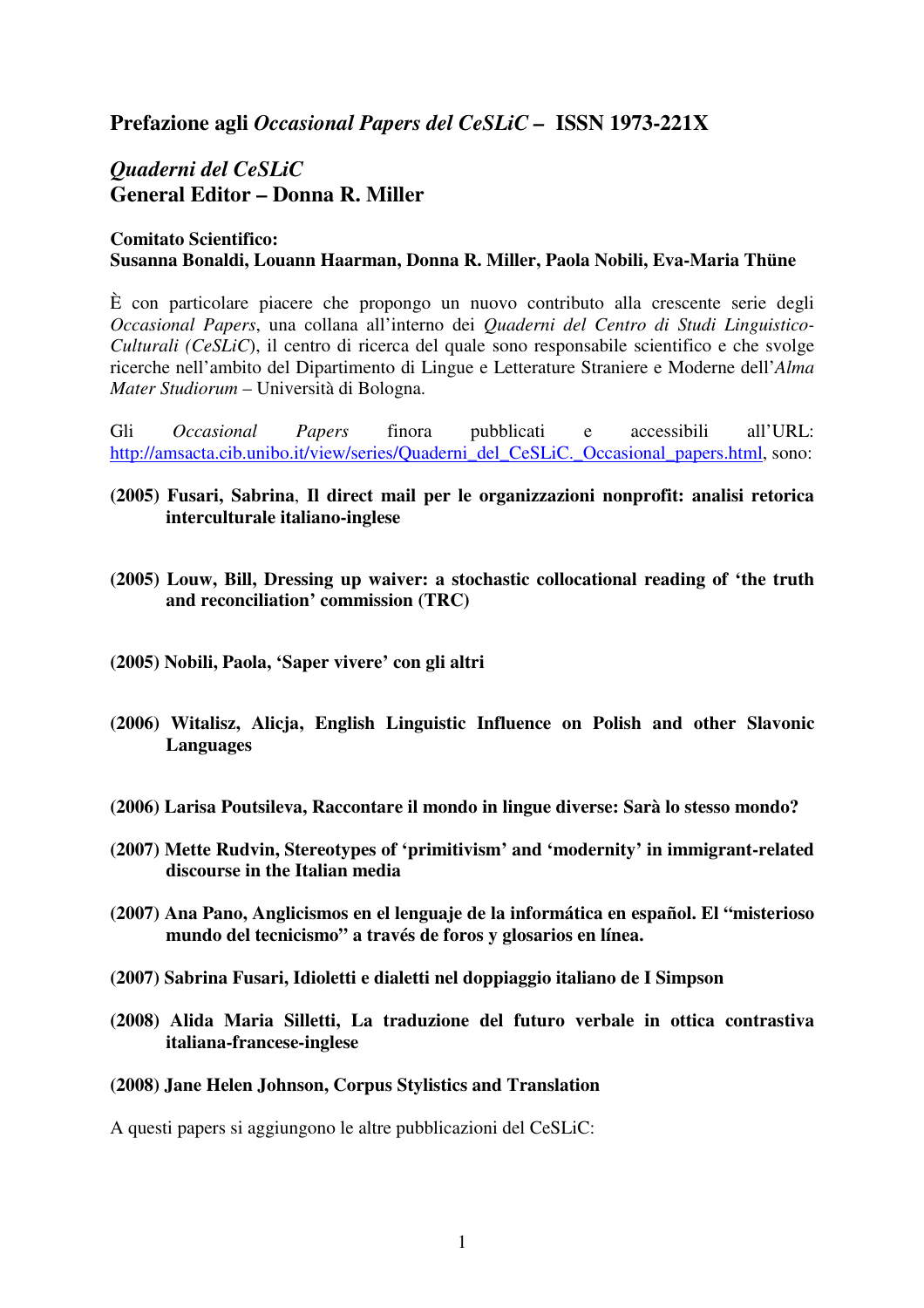1) la serie di manuali dei *Quaderni del CeSLiC*: *Functional Grammar Studies for Non-Native Speakers of English*  http://www2.lingue.unibo.it/ceslic/e\_libri\_1\_func\_grammar.htm che già vanta quattro volumi pubblicati; e

2) gli Atti dei Convegni patrocinati dal centro:

• a cura di D. Londei, D.R. Miller, P. Puccini, Gli atti delle giornate di studio del CeSLiC del 17-18 GIUGNO 2005:

"**Insegnare le lingue/culture oggi: Il contributo dell'interdisciplinarità**", http://amsacta.cib.unibo.it/archive/00002055

disponibile anche in versione cartacea: Londei D., Miller D.R., Puccini P. (a cura di), 2006, **Insegnare le lingue/culture oggi: Il contributo dell'interdisciplinarità**, Quaderni del CeSLiC, Bologna, Edizioni Asterisco.

Sono molto soddisfatta ora di poter proporre un originale e opportuno contributo su un linguaggio oggetto di grande attenzione oggigiorno: il discorso turistico, che viene indagato nei filmati distribuiti in streaming on-line dall'autrice, **Sabrina Fusari**. La studiosa è ricercatrice presso l'Università di Trento, dove insegna Lingua Inglese, Lingua e Traduzione Inglese e Linguistica Inglese. I suoi interessi di ricerca comprendono i linguaggi specifici, in particolare il *fund-raising text*, la e la linguistica dei corpora.

Il titolo del suo saggio è:

## **Il filmato turistico multilingue come discorso specializzato: il caso di studio della Val Gardena**

ed è un lavoro che parte dalla constatazione che recenti studi collocano il linguaggio del turismo nell'ambito del discorso specialistico, soffermandosi in particolar modo sulle specificità della sua terminologia e sulla vasta gamma di generi testuali che lo interessano (Gotti, 2006). Pur non essendo del tutto chiaro se i turisti possano considerarsi comunità discorsiva in base alla classificazione offerta da Swales (1990: 24-27), rileva l'evidente importanza rivestita da Internet per permettere ai turisti stessi di instaurare "meccanismi di intercomunicazione" (ibidem: 25) e, più in generale, per partecipare attivamente alla costruzione di questo tipo di discorso.

Il presente contributo analizza il ruolo dei filmati turistici multilingui distribuiti in streaming on-line sui siti Internet dei consorzi turistici locali, soffermandosi in particolare sulle strategie retoriche adottate nelle diverse versioni dello stesso filmato. Tali filmati spesso sono distribuiti gratuitamente proprio allo scopo di suscitare discussioni on-line tra i turisti, sfruttando il meccanismo del passaparola tra chi ha già visitato una determinata località e chi intende farlo in futuro.

Dopo una breve trattazione teorica sul linguaggio del turismo come discorso specialistico, si esamina il filmato dal titolo "Liebe auf den ersten Blick"/ "Amore a prima vista"/ "Love at First Sight", prodotto e distribuito dal Consorzio Turistico Val Gardena in tedesco, inglese e italiano: l'articolo si sofferma in particolar modo sulla versione inglese e su quella italiana, con particolare attenzione alla lunghezza delle diverse versioni in termini di *word tokens*, all'utilizzo di prestiti lessicali e all'uso di aggettivi e avverbi per dar luogo alla strategia nota come "lexical boost" (Bhatia, 1993).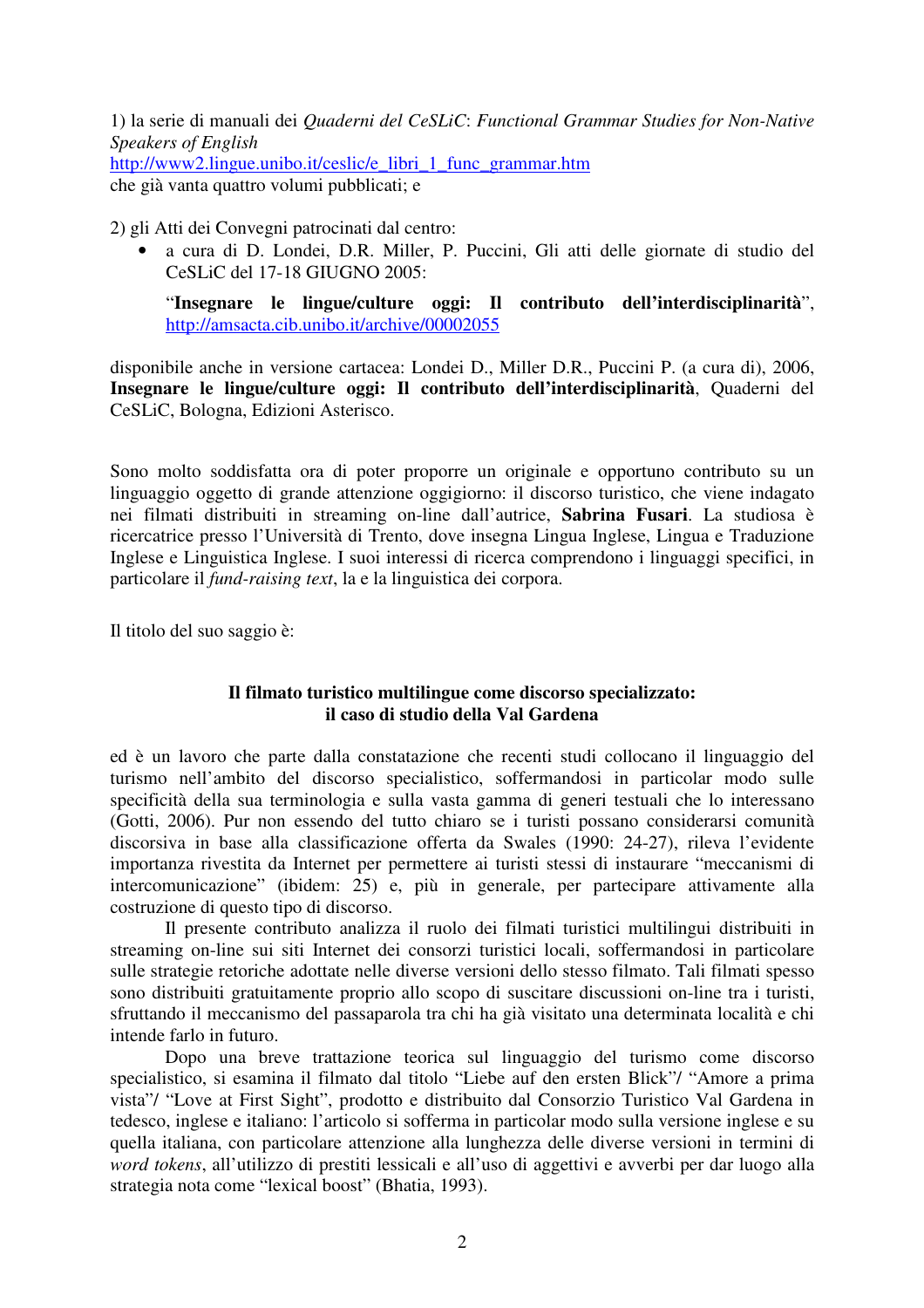I risultati della ricerca dimostrano che la traduzione del filmato turistico richiede un notevole grado di adattamento per soddisfare i criteri di accettabilità di questo genere testuale in diverse lingue. Inoltre, quando a essere promossa è una regione abitata da minoranze linguistiche (com'è il caso della Val Gardena), i filmati distribuiti in streaming on-line possono fungere da volano per far conoscere la cultura e il patrimonio di queste popolazioni a livello internazionale.

**Concetti chiave:** turismo, multilinguismo, traduzione, *lexical boost*

Donna R. Miller

Bologna, li 3 maggio, 2009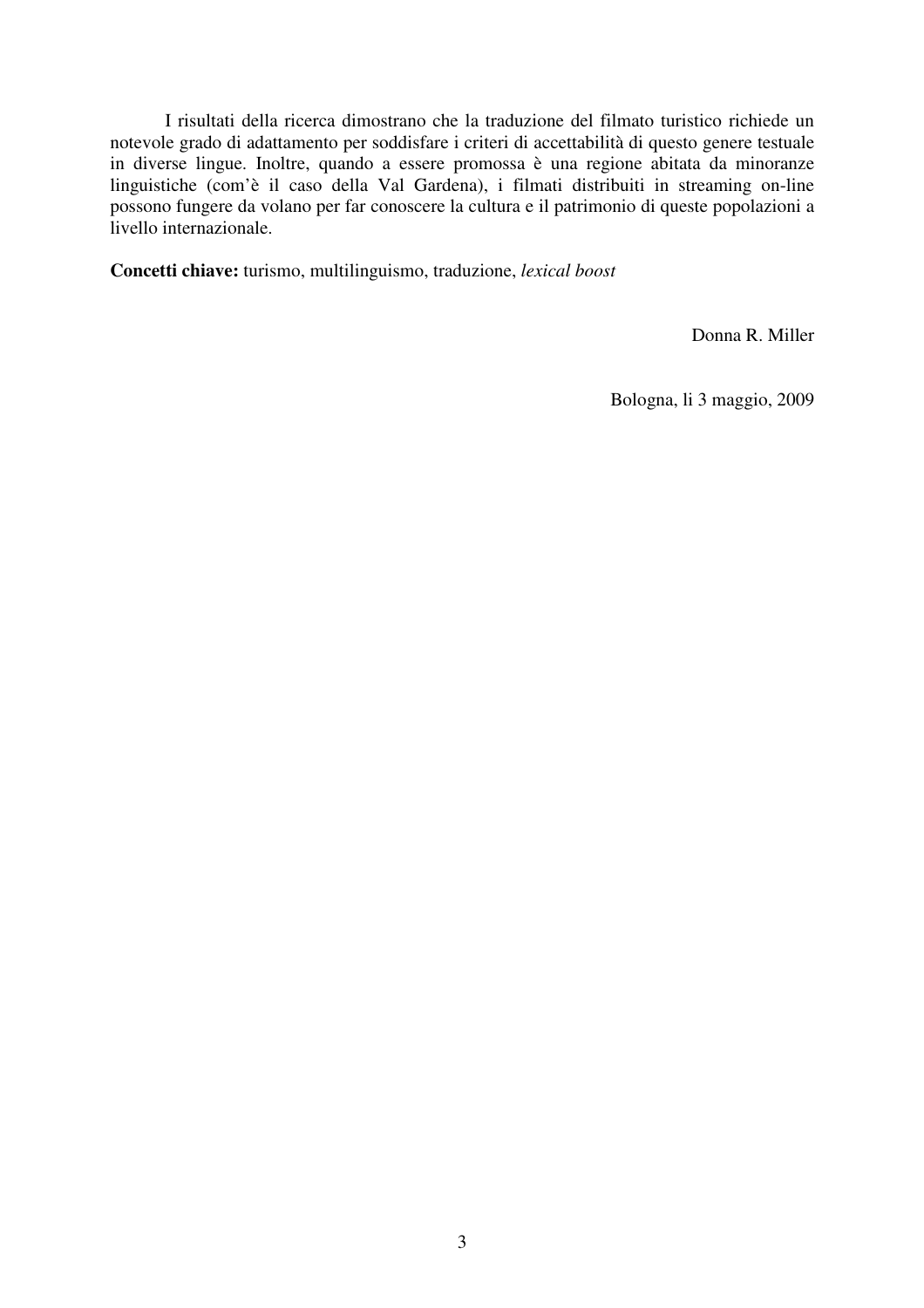#### **Multilingual tourist videos as specialized discourse: the case study of Val Gardena**

Sabrina Fusari

# Department of Literary, Language and Philological Studies University of Trento

1. Introduction

This paper focuses on multilingual tourist videos distributed via streaming video technologies on the websites of tourist boards, and especially on the rhetorical strategies used in the different language versions of the same film. Firstly, we provide some theoretical background on the language of tourism, especially its status as specialized discourse, its varying degrees of technicality in terminology, and the opportunities offered by the Internet for the discourse community of holidaymakers to develop "mechanisms of intercommunication" and "genre ownership" (Swales, 1990: 25-26). Secondly, we analyze one particular multilingual tourist video, "Liebe auf den ersten Blick"/ "Amore a prima vista"/ "Love at First Sight", produced and distributed by the tourist board of an Alpine valley in the Italian Dolomites, Val Gardena (Consorzio Turistico Val Gardena), a much sought-after location for holidaymakers, especially those interested in winter sports, with a tourist tradition that dates back to the  $19<sup>th</sup>$  century.

The case of Val Gardena is particularly interesting because it is a trilingual region (most of its inhabitants are fluent in Ladin, German and Italian), and the importance of multilingualism in the area is clearly reflected in its promotional materials. For the purposes of this study, each version of the video (32 minutes) was transcribed and saved to a .txt file for analysis with a freeware corpus concordancer (Antconc 3.2.1); the English and Italian versions were also POS-tagged to reveal the lexical strategies used. The features analyzed are: (1) overall length (in word tokens) of the three versions of the film; (2) presence, origin and frequency of lexical borrowings from other languages; (3) presence and extent of "lexical boost" (Bhatia, 1993; Zhu, 2005).

This study aims at showing that the translation of tourist videos requires a considerable degree of adaptation in order to meet the acceptability criteria for this genre in different languages: for example, although the content of the three versions of the analyzed film is almost identical, there is much difference in terms of wording (e.g. the English version is the longest one, with several repetitions of the same positive evaluative adjectives and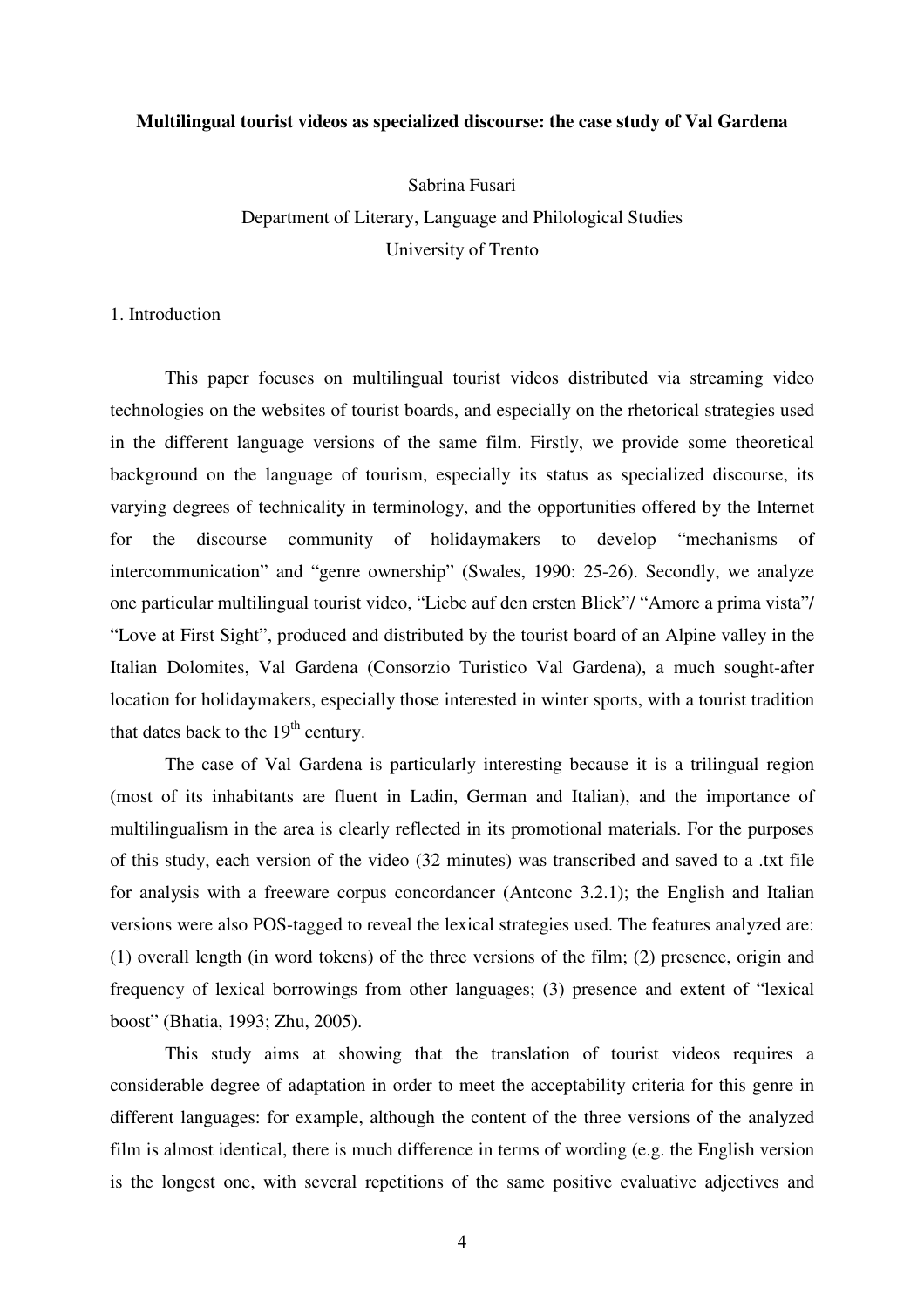adverbs); the role of lexical borrowings, most of which come from Ladin<sup>1</sup>, also varies depending on the degree of background knowledge of the local culture that is attributed to the viewers of each version of the film. Another important aspect of this film is the promotion of a local minority community, the Ladin one: we argue that the model set by "Liebe auf den ersten Blick"/ "Amore a prima vista"/ "Love at First Sight" may be replicated by other local communities, and help them promote not only their tourist industry, but also their culture and heritage.

#### 1.1. Theoretical background

The language of tourism has been recently recognized as a type of specialized discourse, on the assumption that it exhibits very specific lexical, syntactic and textual features, such as monorefentiality, (expressive) conciseness, use of emphatic language, premodification, and specific patterns of textual organization (Gotti, 2006: 22-33). While this is certainly true of some areas of tourism discourse (e.g. travel booking services; management of tourist sites; academic articles on tourism, etc.) which employ a technical terminology<sup>2</sup>, and a set of genres with well-defined syntactic and textual conventions (e.g. general conditions of tourist insurance; general conditions of carriage for passengers and baggage; travel contracts; booking terms and conditions, etc.), the question remains whether tourist brochures, guidebooks, or indeed multimodal genres like tourist films, specifically addressed to tourists, represent a form of specialized discourse in their own right, or fall within the larger domains of advertising/ promotional discourse.

As Aleson Carbonell (1999: 11) observes, if "nowadays, nobody doubts that Business English, Technical & Scientific English or Legal English are different types of ESP […] English for Tourism is not one of these 'classical' ESP and that is why its definition carries such difficulties". More specifically, one of the main reasons why the language of tourism is so difficult to classify as either a specialized type of discourse in its own right, or a subcategory of other types of discourse, may be considered to be the hybrid nature of tourist texts that are addressed to non-specialists (see Gotti, 2006: 20-21). Unlike tourist texts produced by

<sup>&</sup>lt;sup>1</sup> We refer to Dolomitic Ladin, a Rhaetoromance language spoken in the Eastern Alps whose study was introduced at the end of the 19<sup>th</sup> century by linguist Graziadio Isaia Ascoli. Dolomitic Ladin is spoken in five valleys in the Italian Dolomites: Fassa, Gardena, Badia, Ampezzo and Livinallongo, each with its own variety of the language. See Belardi, 2003; Forni, 2007; Haiman & Benincà, 1992.

<sup>&</sup>lt;sup>2</sup> Although tourism is a discipline that favours the use of semi-technical rather that technical words (Huntley  $\&$ De Juan Gonzales, 2000: 189), it does have its own terminology, as demonstrated by the existence of specialized dictionaries that mainly focus on the terminology of specialist-to-specialist communication, especially acronyms, e.g. Beaver, 2005.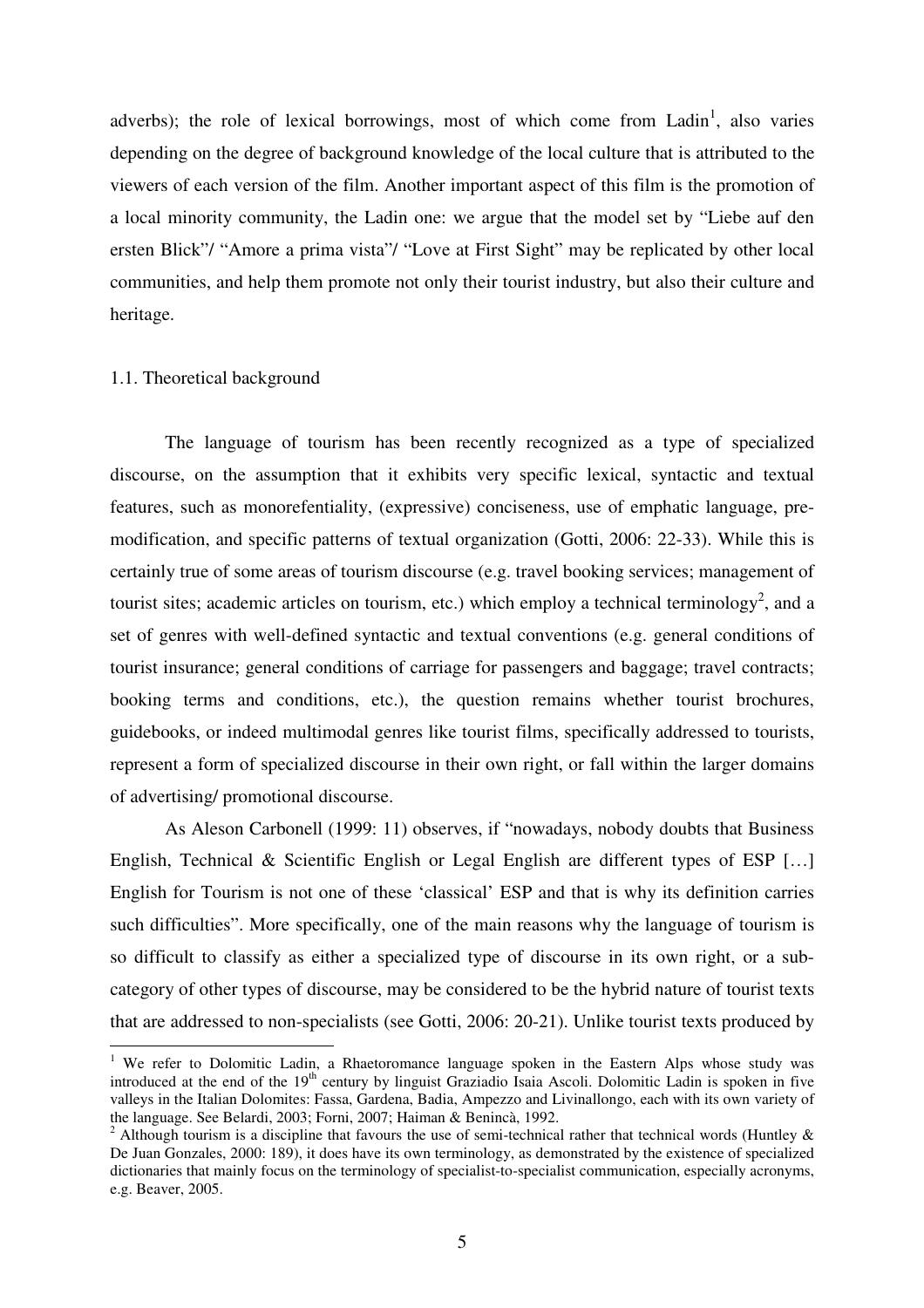specialists for specialists, those for non-specialists are accessible to most people, and do not generally require any particular background knowledge or membership in a given professional community<sup>3</sup>. However, these texts do present very specific characteristics in terms of vocabulary (i.e. frequent borrowings from the lexicon of architecture, geography, history, transport, and several other specific domains), genre colonization<sup>4</sup>, and syntactic and textual features that are typical of specialized rather than general discourse (Calvi, 2003: 11; Gotti, 2006; Nigro, 2006).

#### 1.2. Holidaymakers as a discourse community

On the face of it, the distinction between specialist and non-specialist communication<sup>5</sup> in tourism seems to be quite straightforward: in fact, whereas much professional expertise and discursive competence (Bhatia, 2004: 148) is required to interpret, read, and use GDS displays (or, indeed, to *know* that GDS stands for "Global Distribution System", and identifies a software environment used for booking a trip, also known as "ticketing" in specialist-tospecialist tourist communication)<sup>6</sup>, this is not so for reading a travel magazine or a guidebook. In fact travel magazines are mostly read for leisure (Gursoy & McCleary, 2004), and guidebooks are typically used as pre-trip or on-trip instruments (Dann, 1996), whereas the situation is very different for technical tourist texts which are used by travel agents, tour operators, hotel staff, airline and cruise ship crew etc. in the exercise of their profession. However, it is rather difficult to draw the line precisely where specialist communication ends and non-specialist communication begins: the two contaminate each other and are often intertwined; non-technical tourist texts contain frequent borrowings of terminology from a wide variety of professional sectors, ranging from geography to economics<sup>7</sup>, and a set of

 $\overline{a}$ 

 $3$  The issue is slightly more complex for discourse communities, see 1.2. below.

<sup>&</sup>lt;sup>4</sup> Bhatia (2004: 61-62) mentions travel brochures as one of the non-primary members of the colony of promotional genres, i.e. texts which "may not appear to be exactly advertisements but nevertheless have a strong promotional concern. Typical examples will include fundraising letters, travel brochures, grant proposals, public campaigns and several others, which tend to promote not necessarily a product or service, but possibly an idea, a research proposal, a public concern or an issue, a particular place of tourist attraction, or something similar".

 $5$  Calvi (2000) suggests a more complex categorization of the levels of tourism communication, dividing them into: (1) expert-to-expert communication; (2) professionals-to-public communication; (3) advertising communication. Other scholars prefer to focus on the specific features of different types of speech events within the language of tourism as ESP, e.g. hotel checking out (Cheng, 2004)

<sup>&</sup>lt;sup>6</sup> For other acronyms used in the language of tourism, see Gotti, 2006: 24.

 $7$  "These registers, as tourism discourse in general, do not necessarily present a lexis marked as 'tourist'. Due to the diffusion of the travelling experience, the connection between these thematic components and everyday language is very close to the point that most of the terminology is not perceived as technical. However, the specialisation of the discipline and the differentiation of the professional figures made it possible to identify a vast linguistic area that refers to the tourist establishment" (Vestito, 2006: 24).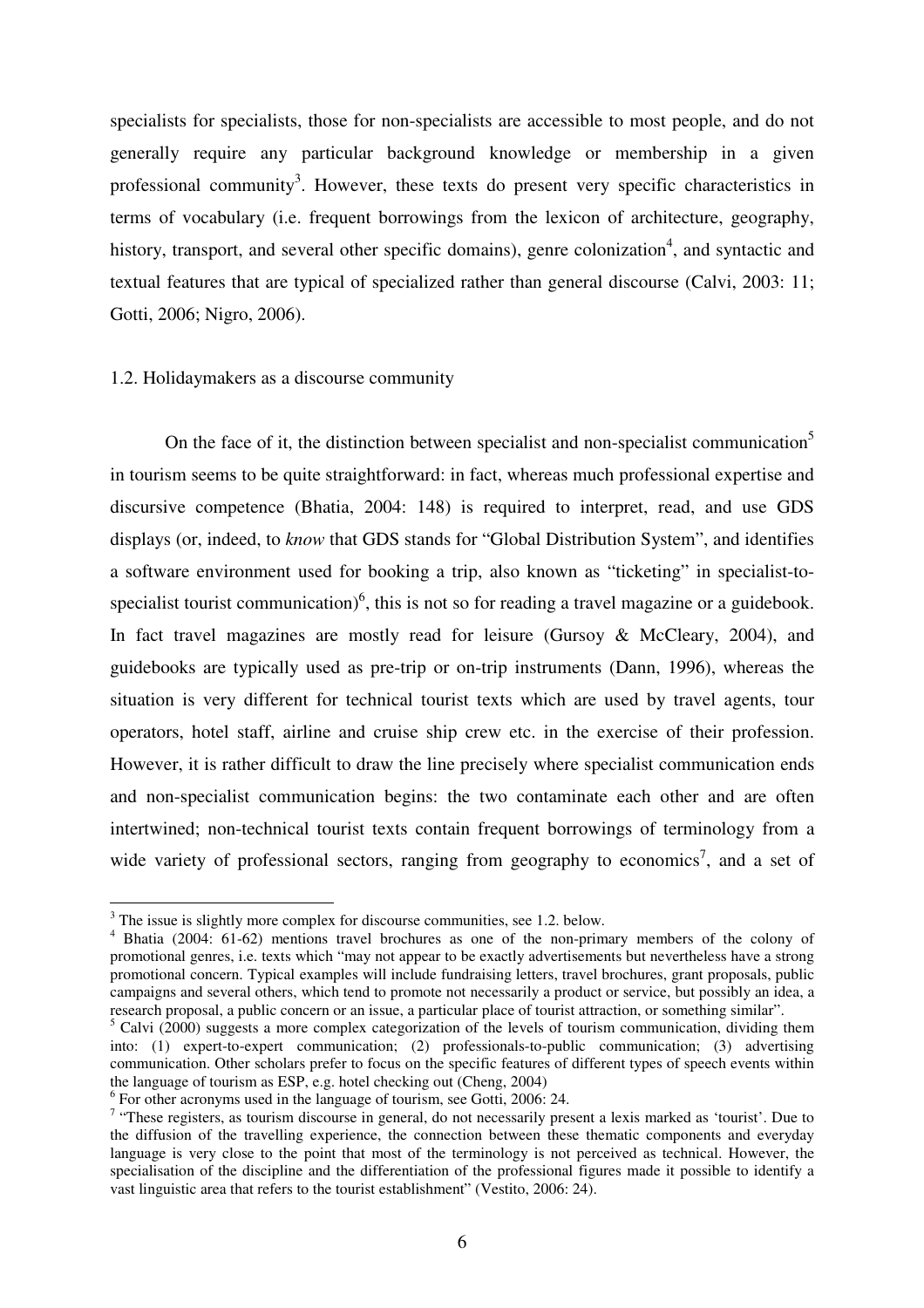lexico-grammatical features that are typical of specialized registers, such as complex noun phrases and premodification (Laviosa & Cleverton, 2006). The hybrid nature of tourist communication is further demonstrated by Bhatia's choice of a travel magazine as the "typical illustration" of mixed genres, "the advertorial, or a hybrid of editorial and advertisement" (Bhatia, 2004: 134).

Bhatia (ibidem) concedes that holidaymakers constitute a "discourse community" in its own right, which would point to the existence of at least a "speciality-interest group" (Swales, 1990: 24) that uses the (non-technical) language of tourism as specialized discourse. Cappelli (2006: 15) also believes that

there are certain practices, norms and values that are conventionalised in the way we use language and other expressive means in order to talk about tourist-related matters. In addition, these means can be used by members of a particular discourse community in order to exchange information about travel issues of interest to them.

However, the question whether tourists represent a discourse community in the strictest sense of the term is not entirely settled.

Swales (1990: 24-27) identifies 6 criteria that are necessary and sufficient for a group of individuals to be categorized as a discourse community:

(1) a broadly agreed set of common public goals;

(2) mechanisms of intercommunication among members;

- (3) participatory mechanisms used primarily to provide information and feedback;
- (4) one or more genres used in the communicative furtherance of the aims of the community;
- (5) ownership of genres and some specific lexis;
- (6) a threshold level of members with a suitable degree of relevant content and discoursal expertise.

Swales' emphasis on intercommunication and participatory mechanisms should immediately remind us of the role of the Internet, which has dramatically increased the possibilities for holidaymakers to communicate with each other, share their experiences, write travelogues, and – more generally – take up an active role in the construction of the discourse of tourism<sup>8</sup>. If until about a decade ago, before the Internet revolution, holidaymakers were

<sup>&</sup>lt;sup>8</sup> Such reports are even advertised as "unbiased hotel reviews" (see e.g. the homepage www.venere.com), as opposed to the "official" tourist press, which is assumed to be more influenced by market pressure.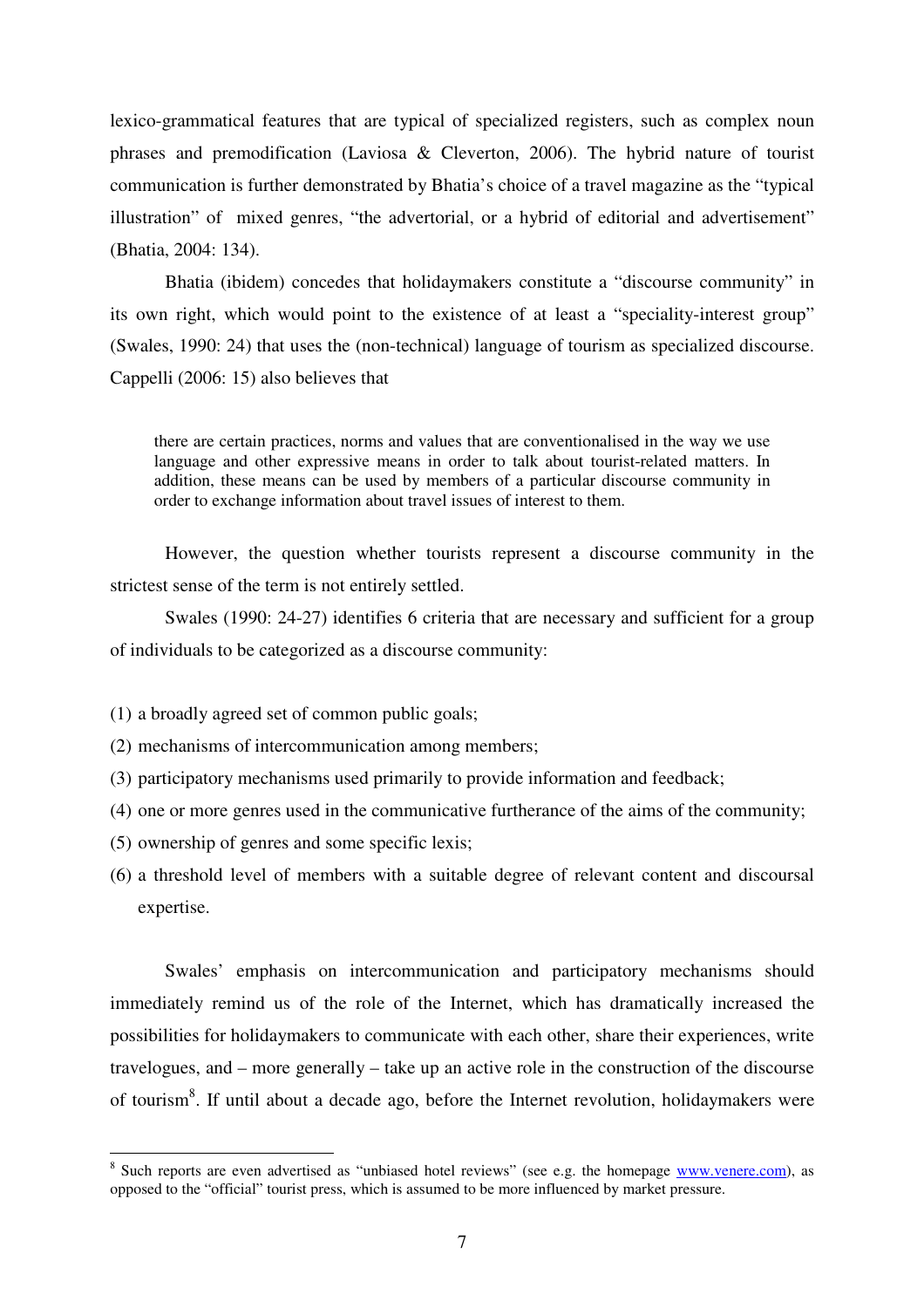predominantly readers or viewers, rather than producers, of tourism discourse, now they can write their own evaluations of hotels and resorts in travelogues and websites or even broadcast their own documentary on *You Tube* or on other web-based facilities. Their increased possibility to implement participatory mechanisms and "own" tourist genres has definitely drawn them closer to Swales' definition of a discourse community.

#### 1.3. The data

 $\overline{a}$ 

In this paper, we analyze one particular aspect of the new possibilities that the Internet has opened up for prospective holidaymakers worldwide to access pre-trip materials without necessarily relying on the services of travel agents and tour operators: we focus on multilingual tourist videos distributed via streaming video technologies on the websites of tourist boards, and more particularly on the international direct self-promotion of a small area of the Italian Dolomites, Val Gardena, located in the province of Bolzano-Bozen<sup>9</sup>, about 70 kms from the border with Austria.

The multilingual film we have selected, "Liebe auf den ersten Blick"/ "Amore a prima vista"/ "Love at First Sight" is not a typical documentary describing the beauties and tourist attractions of Val Gardena, but rather a short film (32 minutes) divided into two parts (Part 1: Summer; Part 2: Winter). The film tells the story of two children, aged about  $12 - a$  girl from Berlin and a local boy – who meet and become friends in Val Gardena: therefore, the video does not directly praise the beauties of the valley, as is typical of this kind of genre within the language of tourism, but presents all the tourist sights in the background, conceptualizing them within the story of the two children.

Henceforth, we will refer to the film only as "Liebe auf den ersten Blick", since the source text (ST) is the German one, whereas the Italian and English version are translations. As we shall see, however, the translators<sup>10</sup> were very much aware of the needs and expectation of their target public, and did not aim at producing what may be described as a "faithful" translation<sup>11</sup>: in fact they even skipped and/ or drastically adapted some passages,

<sup>&</sup>lt;sup>9</sup> Bolzano-Bozen, the capital of South Tyrol, has two official names, one in Italian, and one in German. The same holds true for most urban centres in South Tyrol, which is bilingual and recognized as such by the Italian law.

 $10$  In this paper, we mainly concentrate on the English version, which was produced by Albert Mayrhofer, a translator who lives in Val Pusteria (a bilingual German/ Italian valley, also located in the Italian Dolomites): Mr Mayrhofer is a German native speaker who teaches English in a local school. He translated the video from German into English with the help of a native speaker of English.

<sup>&</sup>lt;sup>11</sup> The reason why we use inverted commas when referring to "faithfulness" is that we consider it to be a very vague and tricky concept in translation. The question that Ricœur (2004: 51) asks, "fidélité à qui et à quoi?" is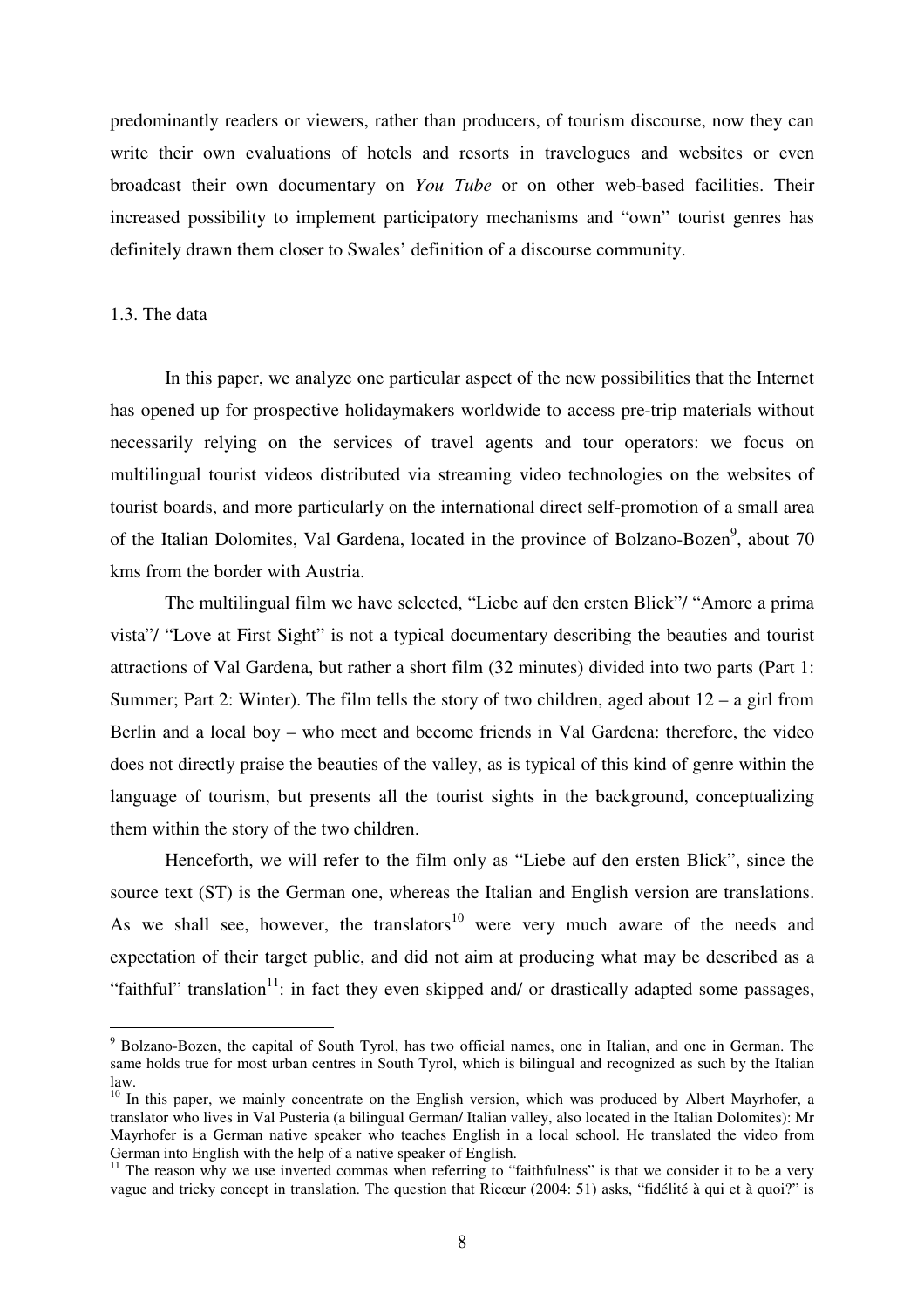their priority being the effectiveness of the target text rather than the precision of the correspondence with the original German text.

The first edition of the video was released by the Val Gardena tourist board/ Consorzio Turistico Val Gardena in 2004, whereas the one that is currently available was produced in 2006: during these two years, 12,000 copies were sold, a figure which does not obviously take into account the people who have watched the video on-line on the Consorzio's website or on *You Tube*. The distribution of the video for streaming on-line is free of charge, so it does not produce any direct income<sup>12</sup> for Consorzio Turistico Val Gardena: however, the tourist board (personal communication) believes in the importance of broadcasting the video on the Internet because of the possibility for tourists and prospective holidaymakers to comment on it and exchange opinions, thus increasing the possibility of using word-of-mouth as an advertising opportunity.

There are no data concerning the effectiveness of the video itself in terms of attracting new tourists to Val Gardena, but statistics are regularly gathered by Consorzio Turistico Val Gardena concerning the effectiveness of the website www.valgardena.it, where the film is available for streaming on-line in the "Video" section. The website is visited by about 12,000- 15,000 people per day<sup>13</sup>, with peaks of over 26,000 visitors  $(26,143)$  on January, 14, 2008).

| <b>COUNTRY</b>     | <b>VISITS</b> | VISITS $(\% )$ |
|--------------------|---------------|----------------|
| Italy              | 1,110,980     | 50.77%         |
| Germany            | 509,695       | 23.29%         |
| <b>Netherlands</b> | 129,271       | 5.91%          |
| United Kingdom     | 50,343        | 2.30%          |
| Poland             | 47,018        | 2.15%          |
| Austria            | 35,363        | 1.62%          |
| Belgium            | 32,578        | 1.49%          |
| Czech Republic     | 31,600        | 1.44%          |
| Switzerland        | 29,048        | 1.33%          |

Table 1 illustrates the numbers of visits to the website divided by country:

almost impossible to answer, since it is based on "une équivalence présumée, non fondée dans une identité de sens demonstrable" (Ricœur 2004: 40).

 $\overline{a}$ 

 $12$  The video can also be purchased on DVD from the shopping cart on the website itself, in all the shops of the tourist associations of Val Gardena, and in a number of local hotels.

<sup>13</sup> According to Consorzio Turistico Val Gardena, most visitors to the website use the webcam facility (which provides a live view of several areas in Val Gardena: Seceda, Dantercëpies, Ciampinoi, Piz Sella, Col Raiser, Selva Gardena "Tubla" and Ortisei), and visit the accommodation booking and weather forecast pages.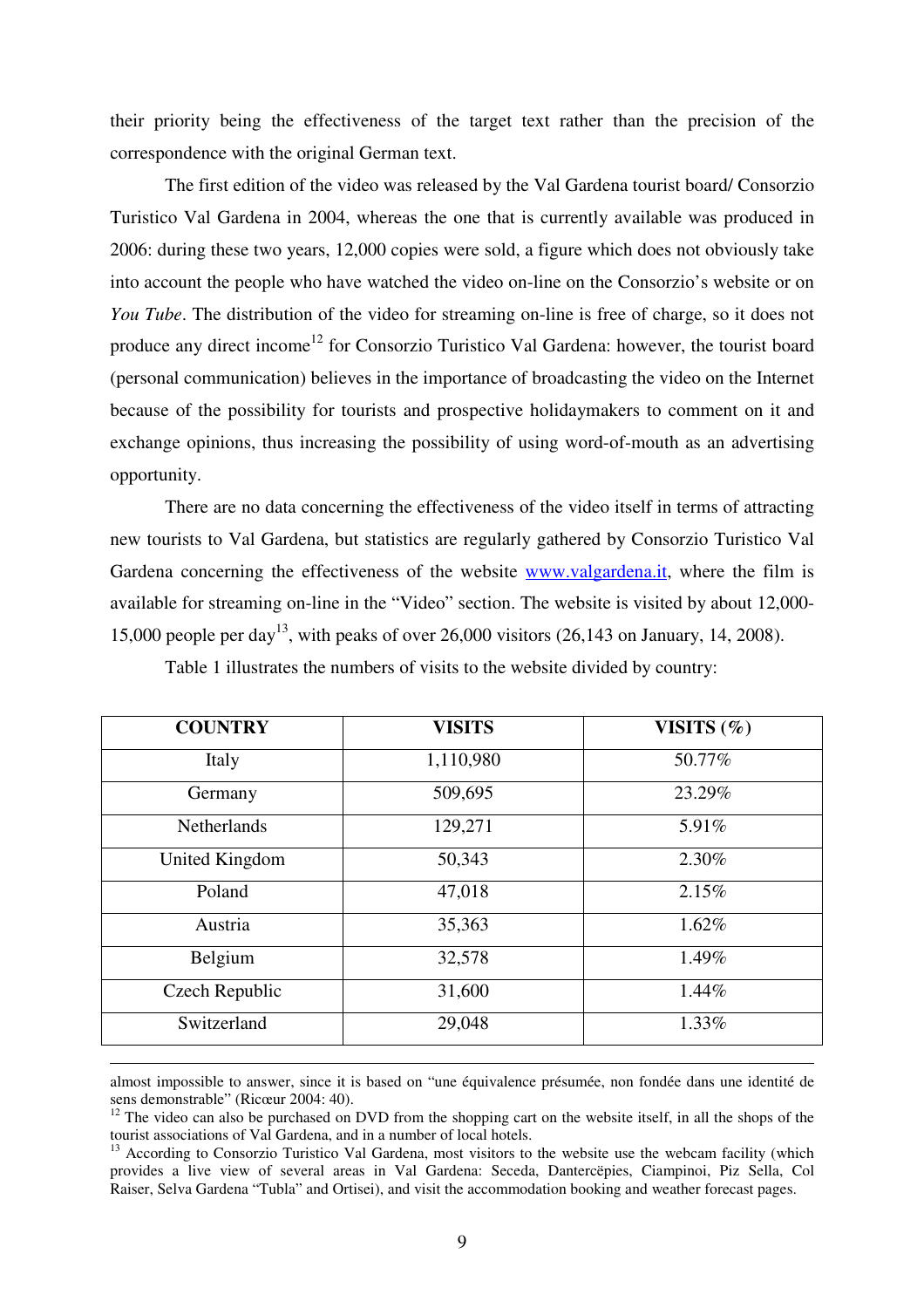| Sweden               | 19,852 | 0.91%    |
|----------------------|--------|----------|
| <b>United States</b> | 16,970 | $0.78\%$ |
| Lithuania            | 15,077 | $0.69\%$ |
| Denmark              | 15,063 | $0.69\%$ |

**Table 1: Visitors to website www.valgardena.it by country (Nov. 2007-May 2008).** 

These data reveal that most visitors to the website are Italian and German: Table 2 shows that Italy and Germany are also the country of origin of most holidaymakers who come to Val Gardena.

| <b>COUNTRY</b>       | <b>ARRIVALS</b> | <b>COUNTRY</b>        | <b>ARRIVALS</b> |
|----------------------|-----------------|-----------------------|-----------------|
|                      | (summer)        |                       | (winter)        |
| Italy                | 86,794          | Italy                 | 115,003         |
| Germany              | 33,885          | Germany               | 52,164          |
| Switzerland          | 4,151           | Switzerland           | 2,999           |
| Austria              | 3,551           | Austria               | 3,872           |
| United Kingdom       | 2,197           | <b>United Kingdom</b> | 7,303           |
| <b>Netherlands</b>   | 2,064           | Netherlands           | 14,773          |
| France               | 1,852           | France                | 1,156           |
| <b>United States</b> | 1,263           | <b>United States</b>  | 1,140           |
| Sweden               | 930             | Sweden                | 1,937           |
| Belgium              | 920             | Belgium               | 3,426           |
| Czech Republic       | 490             | Czech Republic        | 3,634           |
| Denmark              | 239             | Denmark               | 2,048           |
| Poland               | 82              | Poland                | 6,471           |
| Lithuania            | 21              | Lithuania             | 1,895           |

**Table 2: Visitors to Val Gardena by country and by season (data gathered in Summer 2008).** 

Given the comparatively small numbers of holidaymakers from English speaking countries who visit the valley, it is beyond doubt that the English version of the film "Liebe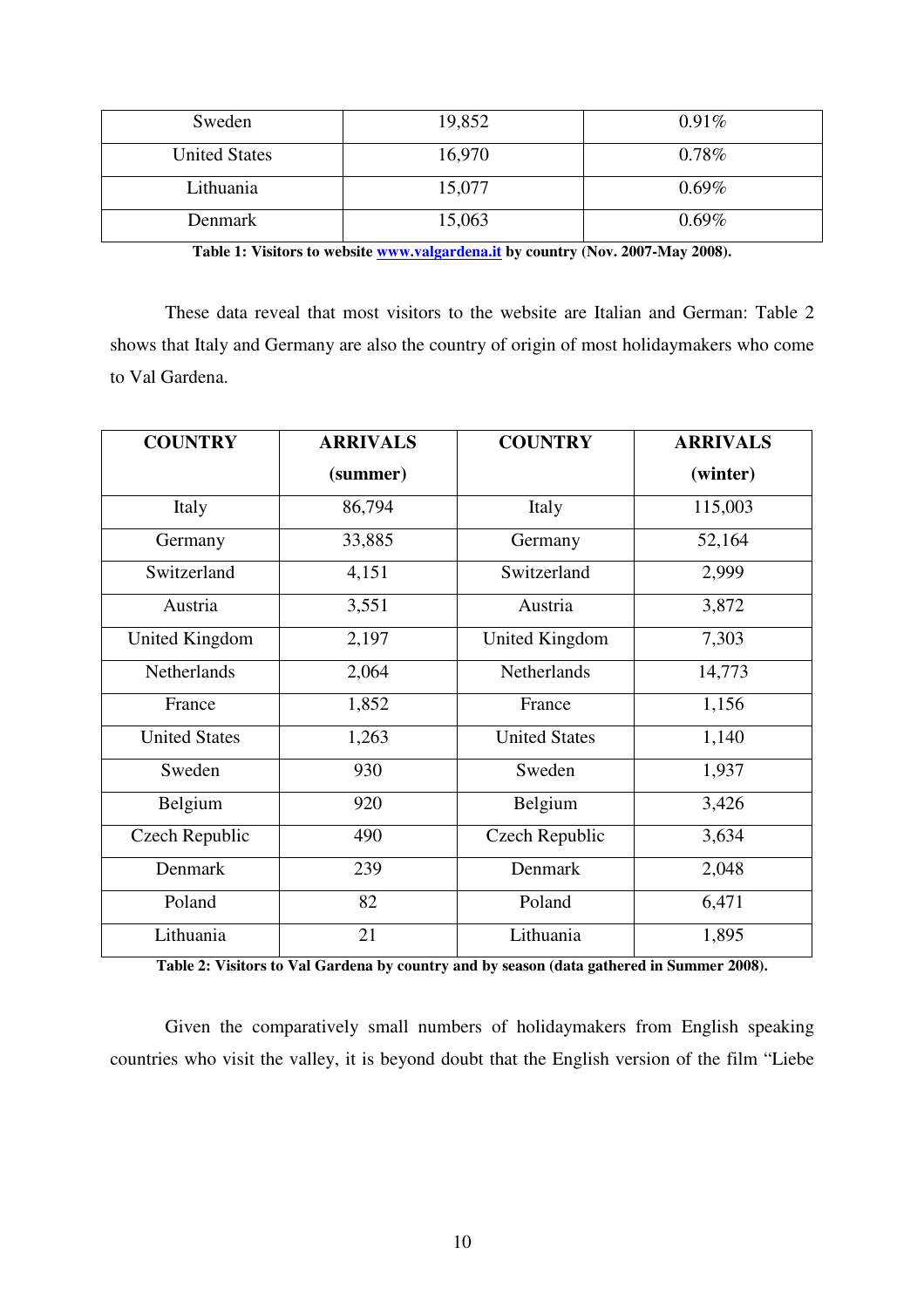auf den ersten Blick" is not primarily addressed to English native speakers, but rather to speakers of English as a lingua franca $^{14}$ .

Another reason that makes Val Gardena a privileged location to analyze the role of multilingualism in tourism is that multilingualism itself plays a key role in its everyday life: historically, Val Gardena is a Ladin-speaking area, which has undergone the influence of both German and Italian-speaking populations over the centuries. As a consequence, Val Gardena is now a trilingual region (recognized as such by law) where most people are fluent in Ladin, German, and Italian<sup>15</sup>. In addition, it is very well known as a tourist destination in Italy, Germany, Switzerland and Austria, and its tourist board is taking a series of measures to increase its popularity in other countries (e.g. membership in the global network *Leading Mountain Resorts of the World*<sup>16</sup>, an extensive multilingual website, and the video we analyze in this paper).

#### 2. Methodology

 $\overline{a}$ 

The three versions of the film (German, Italian and English) were transcribed and saved to .txt files to be processed with a corpus concordancer. The concordancer selected for the purposes of this study is Antconc 3.2.1, developed by Laurence Anthony at Waseda University, Tokyo. Antconc is a freeware concordance program for Windows, Macintosh, and Linux: in addition to being freely available for download<sup>17</sup>, Antconc can perform the most widely used functions offered by commercial concordancers (Concord, Wordlist, Keyword), and is presented as "ideal for individuals, schools or colleges with a limited budget" (Anthony, 2004: 7), despite its limitations in the processing of large scale corpora and in the handling of HTML/XML tags (ibidem: 11-12), and absence of statistical analysis tools, a drawback shared by other non-commercial concordancers (Diniz, 2005: 26).

<sup>&</sup>lt;sup>14</sup> According to Crystal (2003: 104-105) English has become the language of international tourism. See also Cronin, 2000: 122; Gotti, 2006: 34.

<sup>&</sup>lt;sup>15</sup> The order in which the 3 languages are mentioned reflects the percentage of native speakers in the valley: in the main town of the valley, Ortisei, 82.32% of the inhabitants are mothertongue Ladin, 12.13% German, and 5.55% Italian. In the other 2 main towns in the valley, Santa Cristina and Selva Gardena, the percentage of Ladin speakers is even higher, hitting 91.20% in Santa Cristina. Source: ASTAT, Istituto Provinciale di Statistica della Provincia Autonoma di Bolzano-Bozen (Statistical Institute of the Autonomous Province of Bolzano-Bozen), 2001 Statistical Report, http://www.provinz.bz.it/astat/download/JB08\_K3.pdf.

<sup>&</sup>lt;sup>16</sup> The *Leading Mountain Resorts of the World* is a global network of mountain resorts including Vail (Colorado, USA), Bariloche (Argentina), Queenstown (New Zealand), and Val Gardena (Italy). Three new locations (Saas Fee, Switzerland; Åre, Sweden, and Banff/Lake Louise, Canada) have recently signed a cooperation agreement which will allow them to enter the network.

<sup>&</sup>lt;sup>17</sup> http://www.antlab.sci.waseda.ac.jp/software.html.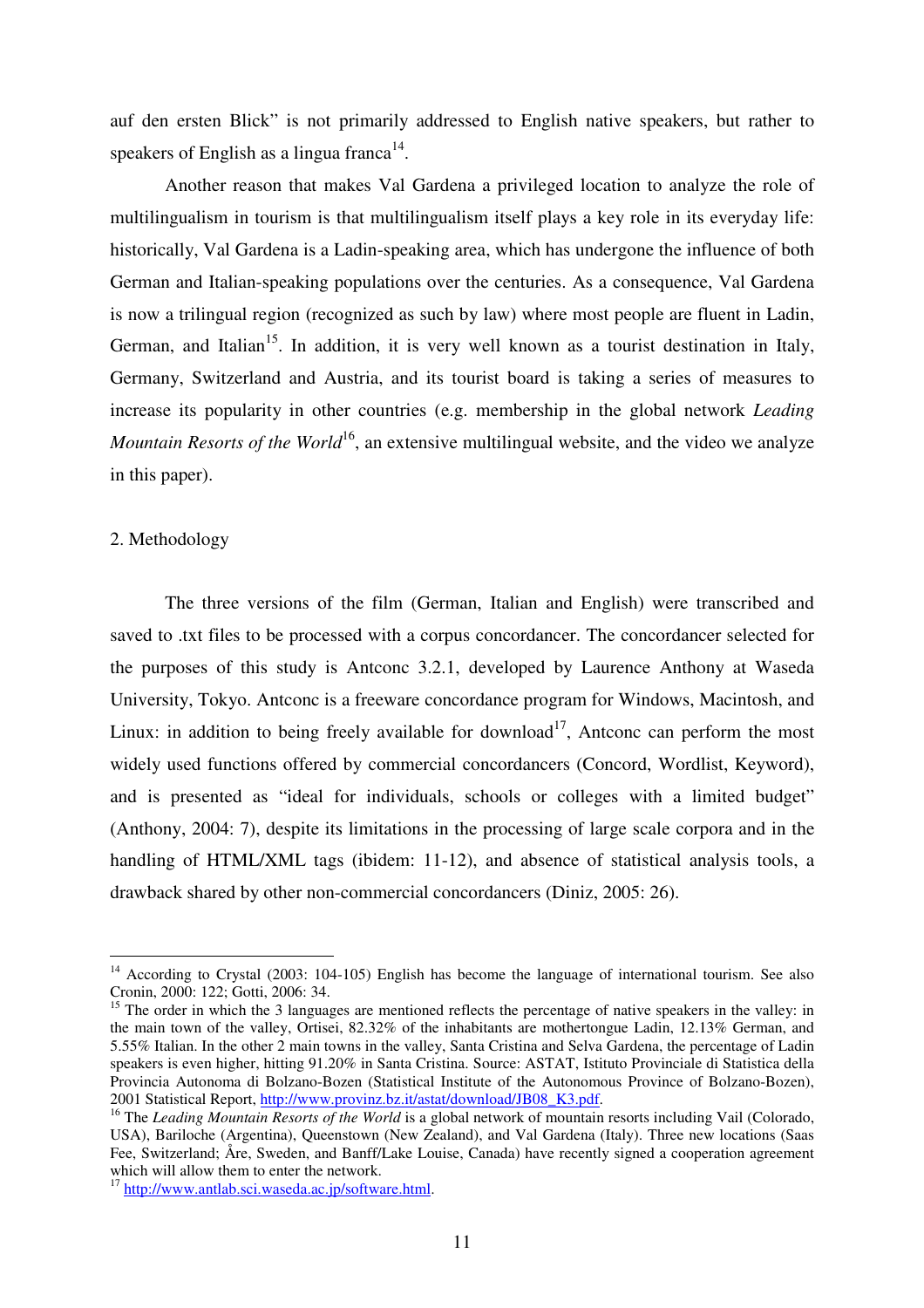The Italian and English version were preliminarily POS-tagged with TreeTagger, a tool developed by Helmut Schmid at the Institute for Computational Linguistics of the University of Stuttgart, also freely available for download<sup>18</sup>. The tagset used for English is an enriched version of Penn-Treebank; the Italian one was developed by Marco Baroni at the Center for Mind and Brain Sciences of the University of Trento at Rovereto  $(Italy)^{19}$ .

The features of language that were analyzed are:

- overall length (in word tokens) of the three versions of the film;
- presence and frequency of Ladinisms and other borrowings in English and Italian;
- presence and extent of "lexical boost"<sup>20</sup> in English and Italian.

The data were first retrieved with the concordancer, and then checked against each text taken individually (when appropriate, the three versions of the texts were checked and compared); the approach was mainly qualitative in nature, although the quantitative extent of the analyzed features was also taken into consideration (see e.g. Table 5 and Table 8).

#### 3. Results and Discussion

 $\overline{a}$ 

Most of our analysis concentrates exclusively on the English and Italian versions, which are presumably the most widely seen: indeed, most viewers (see Table 1 above) who are not German or Italian speakers will probably watch the film in English as the lingua franca of tourism. In the following paragraphs, we analyze separately each of the language features under investigation.

#### 3.1. Length of the films in terms of word tokens

The first surprising finding is the relative length of the three texts: whereas the German ST contains 2,977 word tokens, the English and Italian translations contain respectively 3,319 and 2,585 word tokens. In general, translators know by experience that the same text translated into Italian is usually longer than its English counterpart (Musacchio,

<sup>18</sup> http://www.ims.uni-stuttgart.de/projekte/corplex/TreeTagger.

 $19$  In Treetagger's website, the English tagset is defined as "a refinement of" Penn Treebank. The tagsets are all available for download in TreeTagger's website, although some tags were added specifically for the purposes of this study to identify the origin of borrowings (see 3.2.) and the function of nouns as modifiers (3.3.).

<sup>&</sup>lt;sup>20</sup> "Lexical boost" may be defined as the presence of adjectives or phrases used as "forms of positive evaluation [...] to achieve the purpose of appraising the product" (Zhu, 2005: 88).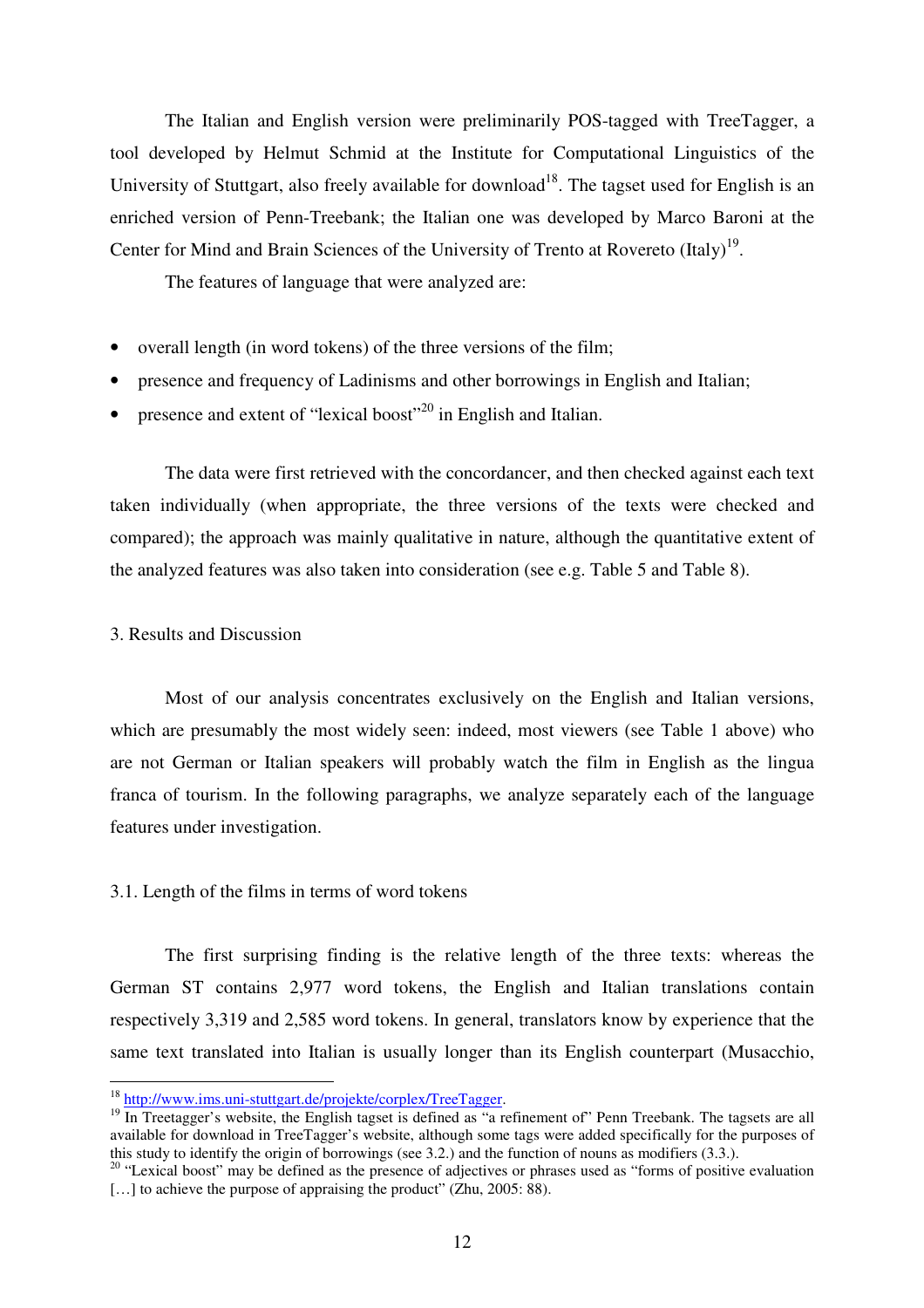2005: 74-75), but in this case the opposite is true. One possible explanation lies in the fact, mentioned in 1.3. above, that some sections in the English version were left out from the Italian translation, and there are also some short explanatory glosses in English (see 3.2. below) that are omitted in Italian. These translation choices, however, are unconnected with the concern of being more "faithful" to the German ST, but are the result of a process of rewriting and adaptation that occurs in different ways in each of the translated versions.

Table 3 shows a typical example in which the Italian text is the most "condensed" (the final part describing a children's party in native American costumes and an acrobatic air show is totally eliminated), accounting for the shorter overall length of the Italian version of the film:

| <b>GERMAN (ST)</b>               | <b>ENGLISH TRANSLATION</b>       | <b>ITALIAN TRANSLATION</b>     |
|----------------------------------|----------------------------------|--------------------------------|
| Gröden ist ein Outdoor-          | Val Gardena is an outdoors       | La Val Gardena è anche il      |
| Paradies. Das heißt: voller      | paradise, full of exciting       | paradiso delle possibilità: è  |
| Verführungen. Aber um sich       | temptations. There are many      | ricca di seduzioni. Se cercate |
| verführen zu lassen, sind Sie ja | things you will want to try      | seduzioni, siete nel posto     |
| wohl hergekommen! Aber           | when you come here. If you're    | giusto. Ma forse volete solo   |
| vielleicht wollen Sie auch nur   | more a viewer than a doer,       | osservare come spingono in     |
| zusehen, wie Tausende beim       | however, you can watch           | migliaia sui pedali durante la |
| Gardena-Bike in die Pedale       | thousands of cyclists pedaling   | Gardena Star Bike, in un       |
| treten, wie aus kleinen          | hard at the Gardena Star Bike    | meraviglioso gioco di colori.  |
| Europäern Indianer werden,       | competition. Witness the locals  |                                |
| wie ein Himmelsballett im        | turning into Indians, or marvel  |                                |
| Azur fantastische Kreise zieht.  | at the smoke-spewing display     |                                |
| Also mitmachen, oder auch nur    | aeroplanes painting circles in   |                                |
| Staunen – beides ist ein         | the sky. Whether you want to     |                                |
| Genuß.                           | join in, or just watch with rapt |                                |
|                                  | attention, you are bound to      |                                |
|                                  | have a good time here.           |                                |

**Table 3: An excerpt from "Liebe auf den ersten Blick"/ "Amore a prima vista"/ "Love at First Sight" – the Italian version is the most concise.** 

The attempt can also be seen to prioritize idiomaticity over "faithfulness": "Outdoor-Paradies"/"outdoors paradise" becomes "paradiso delle possibilità" in Italian, with a slight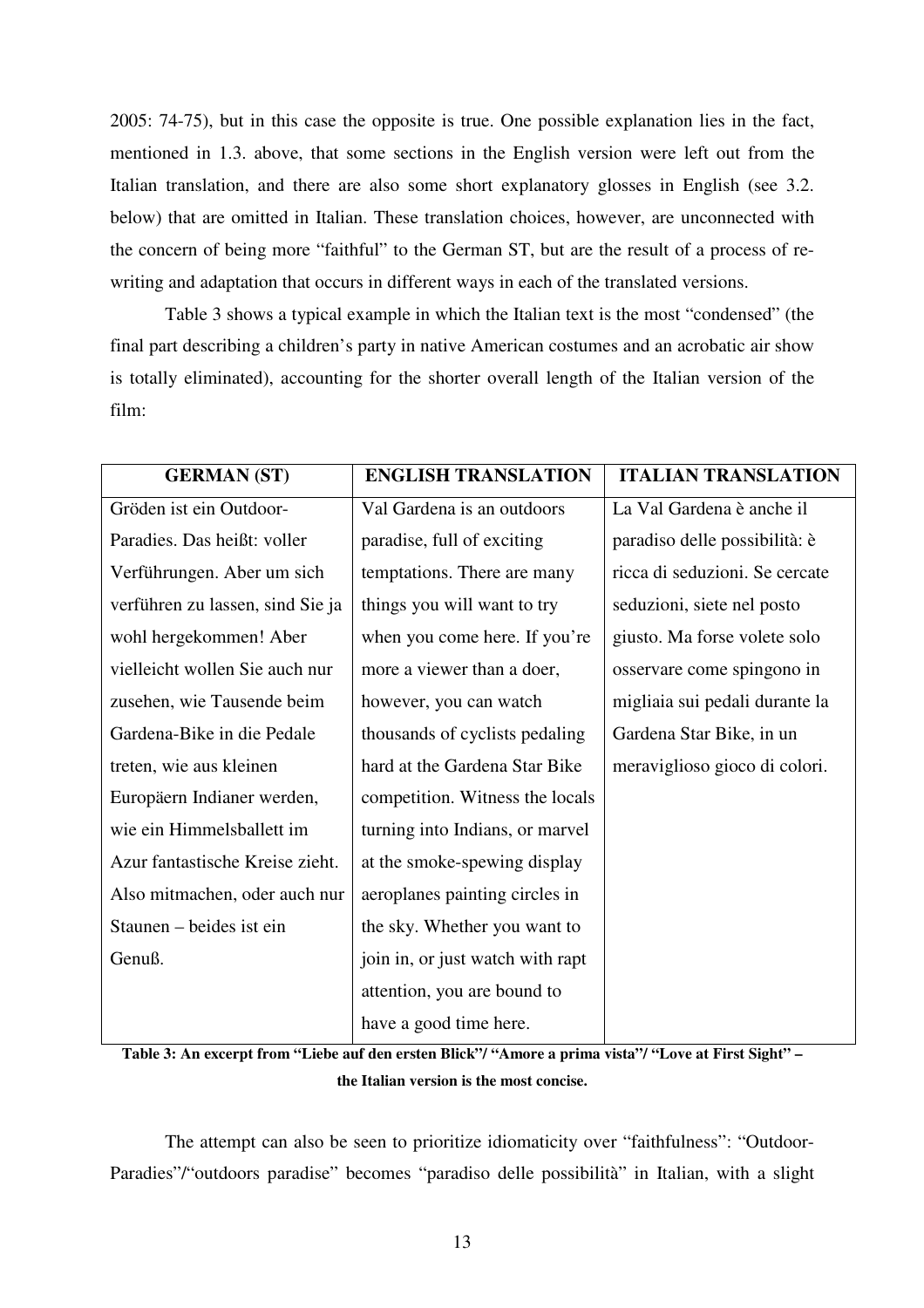under-translation that is nevertheless much more idiomatic and effective than any attempt at rendering this phrase literally. Something similar happens with "voller Verführungen": a literal translation into English would be perfectly grammatical ("full of seductions") but it would not have the same pragmatic effect on the viewers, partly because of the slightly negative connotations of the word "seductions" in English.

In some cases, the rephrasing is even more drastic: Table 4 shows the elimination (and total adaptation) of a dialogue in the German text, which becomes a passage read by the voice-over in both English and Italian:

| <b>GERMAN (ST)</b>                   | <b>ENGLISH TRANSLATION</b>        | <b>ITALIAN TRANSLATION</b>        |
|--------------------------------------|-----------------------------------|-----------------------------------|
| "Du wolltest doch ein echtes         | If you pay a visit to our valley, | Se si arriva da queste parti, non |
| Abenteuer erleben!", Aber            | trying your hand at climbing is   | si può non provare ad             |
| keine Mission-Impossible!"           | a must. It might all seem a bit   | arrampicare. All'inizio è         |
| "Das sind ja bloß 10,12              | risky at first but with the help  | davvero un'avventura, ma se       |
| Meter.", "Aber total senkrecht!      | of a local instructor, learning   | avete un istruttore gardenese     |
| Ultratotal senkrecht! Und Du         | to climb is child's play.         | beh, potete salire ad occhi       |
| bist sicher, der Bergführer hat      |                                   | chiusi!                           |
| alles im Griff?", Auf der Welt       |                                   |                                   |
| kannst Du nicht vielen               |                                   |                                   |
| vertrauen  aber einem                |                                   |                                   |
| Grödner Bergführer schon!"           |                                   |                                   |
| "Das war mega-cool!" "Und            |                                   |                                   |
| <i>ietzt</i> wieder runter!", Gibt's |                                   |                                   |
| denn da keine Seilbahn?              |                                   |                                   |

**Table 4: Total rephrasing of the ST in English and Italian.** 

Not only the wording, but also the effect on the public is very different: the opportunity to climb is represented in the German ST as a dialogue between two young people (characterized by borrowings from English and a use of prefixes that is very typical of youth language), whereas the English and Italian translations specify in a rather impersonal way that climbing is a "must do" for tourists to Val Gardena, and praise the skills of local instructors.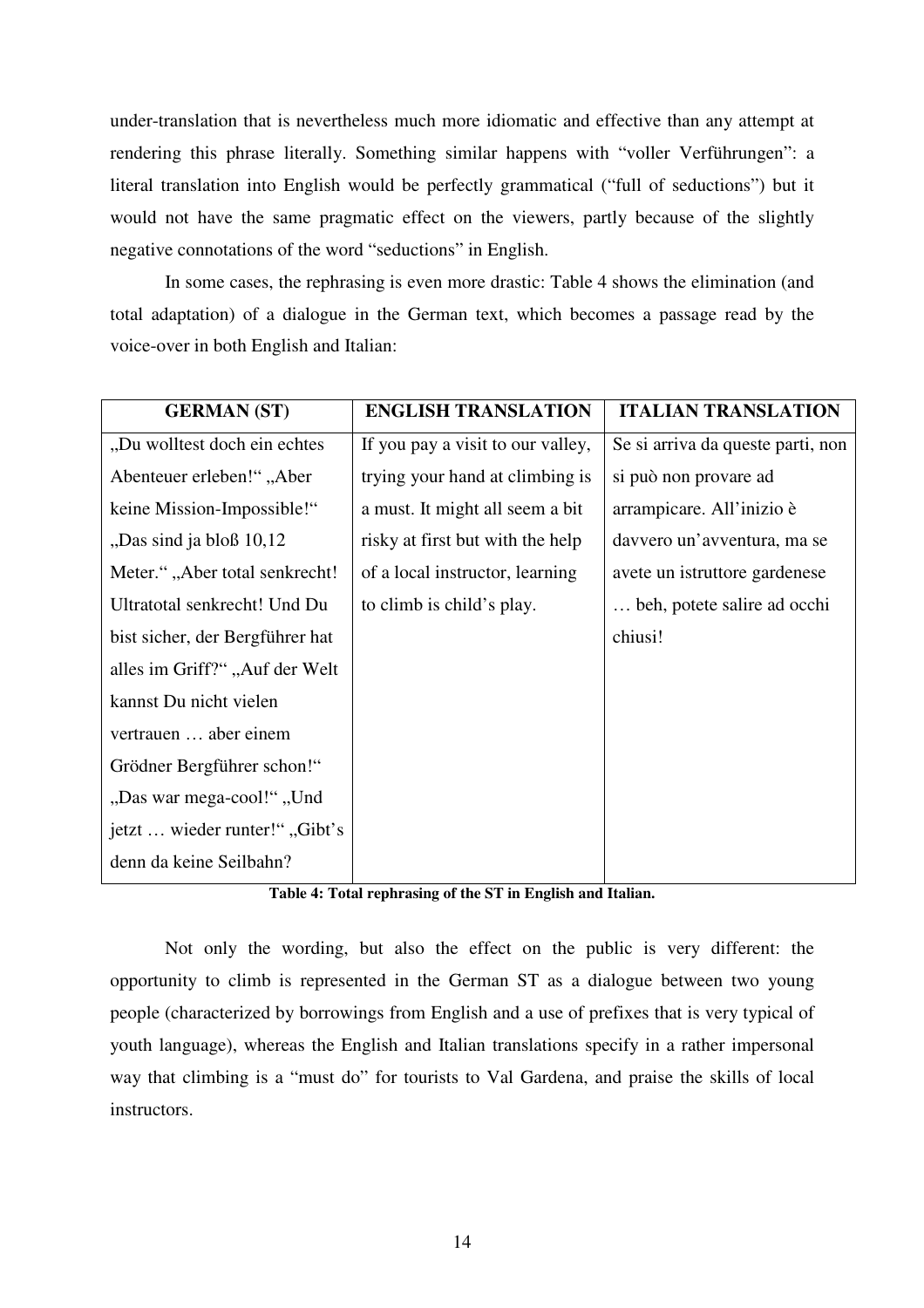In the following sections of this paper, we will concentrate only on the English and Italian versions, which are arguably the most widely seen, based on the data presented in 1.3. above.

#### 3.2. Lexical borrowings

 $\overline{a}$ 

Foreign words (identified in both tagsets with <FW>) are more frequent in the Italian text (1.2% as against 0.6% in English). In both films, most borrowings come from Ladin<sup>21</sup>, a figure that rises to 85.7% of all the borrowings in the English text (66.7% in the Italian one). This figure obviously includes several toponyms that identify the mountains, slopes, and mountain passes<sup>22</sup> of Val Gardena. Whereas some toponyms have a different name in each of the three languages that are spoken in the area (e.g. Odles, LAD; Geisler, GER; Odle, IT. Saslonch, LAD*;* Langkofel; GER; Sassolungo, IT. Rodela, LAD; Radlsee, GER; Rodella, IT. Jëuf de Sela/ Mëisules<sup>23</sup>, LAD; Sellajoch, GER; Passo Sella, IT, etc.), the situation is slightly more problematic for toponyms whose name remains the same in the three languages (e.g. Seceda<sup>24</sup>; Col de Flam; Col Raiser; Cir) or which are the same in Italian and Ladin, and differ only in German (e.g. Rasciesa<sup>25</sup>, IT-LAD; Raschötz, GER; Val Setus, IT-LAD; Setustal, GER). These "dubious" cases were considered to be words of Ladin origin, given the higher likeliness for them to have originated from Ladin before being borrowed by Italian and German.

Table 5 illustrates the frequency of lexical borrowings in the two texts, with the figures broken down by language of origin:

<sup>21</sup> The main sources used to identify Ladin words are *BLad* (Banca lessicala ladina/ Ladin Lexical Bank), (http://blad.tall.smallcodes.org) and the *Dizionar dl Ladin Standard* (Standard Ladin Dictionary), http://dls.smallcodes.org/, developed by Istitut Cultural Ladin "Majon Di Fascegn". Mothertongue Ladin students at the University of Trento were also used as informants. It should be noted, however, that the concept of Standard Ladin remains an object of debate (Belardi, 2003: 49-50), although both the dictionary and the corpus developed by the Institute for Ladin Culture allow users to sort the results based on the variety of Ladin that they are focusing on (in our case, Gherdëina).

<sup>&</sup>lt;sup>22</sup> Interestingly, all the names of towns are in Italian in both translations, although Ladin and German equivalents exist, and the German ones are obviously used in the German ST.

<sup>&</sup>lt;sup>23</sup> Speakers who refer to Jëuf de Sela as Mëisules actually use a synecdoche because Mëisules is only a part of the Sella range.

<sup>&</sup>lt;sup>24</sup> Ladins sometimes spell this word as "Secëda", but the pronunciation is almost the same.

<sup>&</sup>lt;sup>25</sup> Italians sometimes spell this word as "Rascesa", but the pronunciation is identical. The spelling "Resciesa" can also be found occasionally.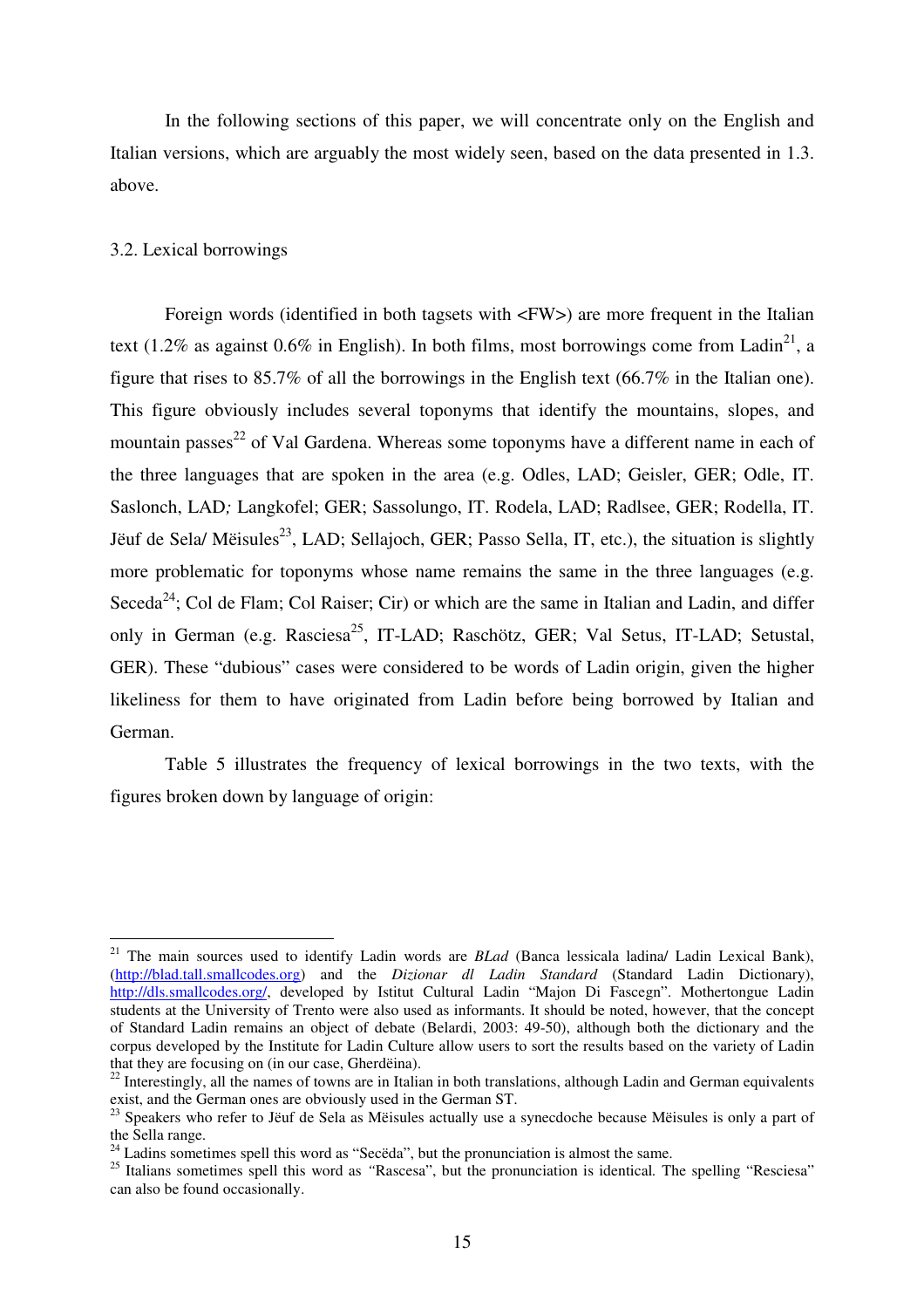| <b>ENGLISH TEXT (borrowings)</b> |                                  |                      |  |
|----------------------------------|----------------------------------|----------------------|--|
| Language                         | No.                              | % of all borrowings  |  |
| Ladin                            | 18                               | 85.7                 |  |
| of which toponyms                | 12                               | 66.7                 |  |
| German                           | $\overline{2}$                   | 9.5                  |  |
| of which toponyms                | 1                                | 50.0                 |  |
| Italian                          | 1                                | 4.8                  |  |
|                                  | <b>TOTAL</b>                     | % of all word tokens |  |
|                                  | 21                               | 0.6                  |  |
|                                  | <b>ITALIAN TEXT (borrowings)</b> |                      |  |
| Language                         | No.                              | % of all borrowings  |  |
| Ladin                            | 20                               | 66.7                 |  |
| of which toponyms                | 14                               | 70                   |  |
| English                          | 8                                | 26.7                 |  |
| German                           | $\mathbf{1}$                     | 3.3                  |  |
| of which toponyms                | 1                                | 100                  |  |
| Latin <sup>26</sup>              | $\mathbf{1}$                     | 3.3                  |  |
|                                  | <b>TOTAL</b>                     | % of all word tokens |  |
|                                  | 30                               | 1.2                  |  |

**Table 5: Lexical borrowings in the English and Italian texts** 

The table shows that the vast majority (about 70%) of Ladinisms in both texts are toponyms, for reasons explained above concerning the Ladin origin of most names of mountains, slopes and mountain passes. The concordances below (Table 6-7) illustrate the other borrowings and their use within the texts: the concordances were sorted based on the language of origin of the borrowings.

## LADIN

 $\overline{a}$ 

1… familiar to you? These snowshoes or **ciaspes**, as we call them around here, once nearly forgotten, have recently been rediscovered…

2…snowshoe race, called the Val Gardena **Ciasp**. Tobogganing, whether on wellprepared runs, or on rugged forest paths, has also become increasingly popular…

<sup>&</sup>lt;sup>26</sup> The Latin expression is "sui generis" ("of its own kind"), a phrase that is frequently used in Italian.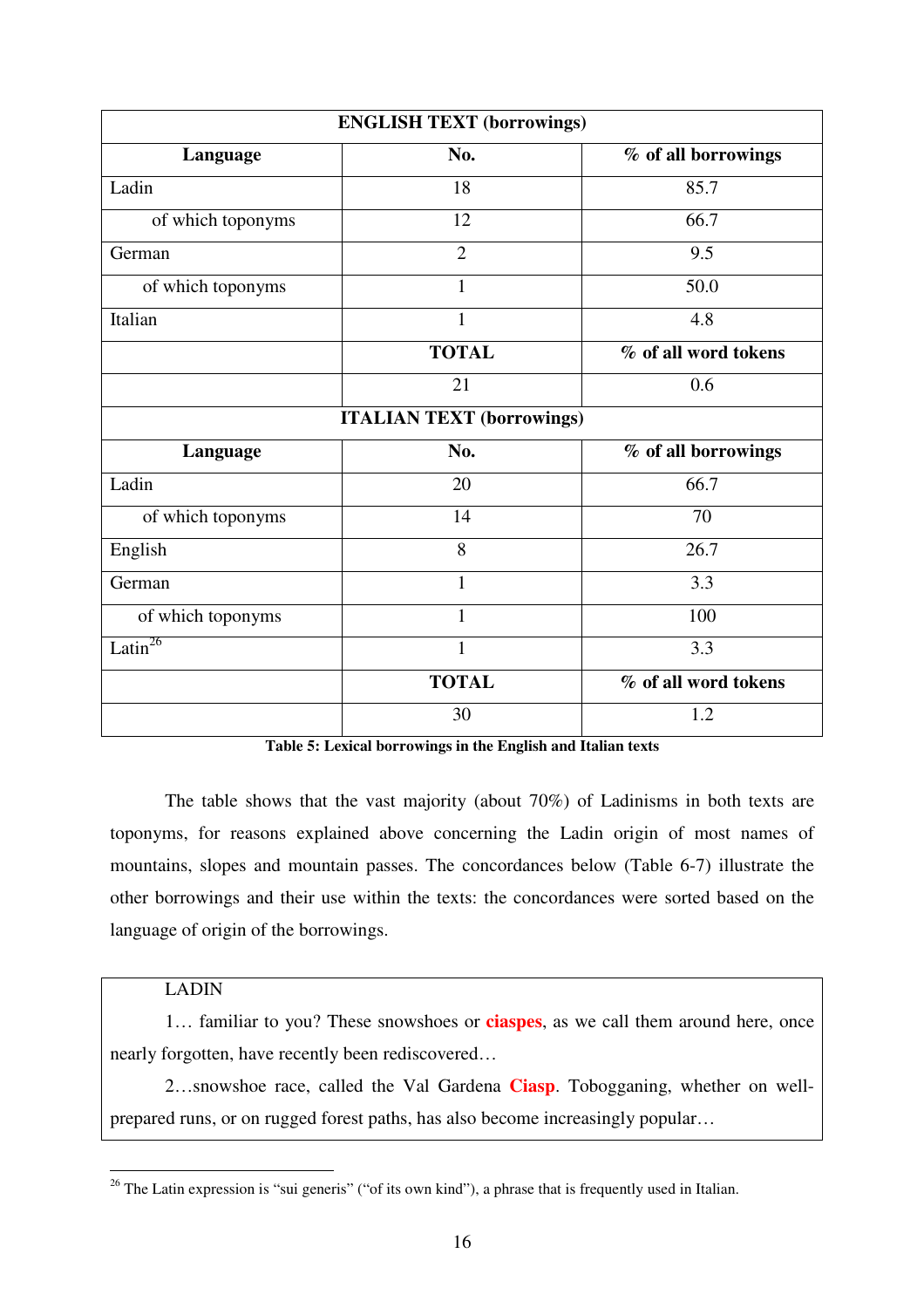3… opportunity to meet him again. **Bon dì** means good morning in Ladin. But you don't necessarily need to speak it in order to communicate efficiently here…

4…Ladin culture. However, our **Cësa di Ladins**, the House of Ladin Culture, does boast a huge variety of historical treasures, some of which are many thousands of years old….

5… butter on your bread and the **Gherdëina Lat**, the local milk you can have for breakfast, will further remind you of…

6… in our beautiful valley. **A s'udëi**, which in Ladin means see you soon. Perhaps in autumn, or at the very latest, in winter…

GERMAN

7… what today is called **Kulturlandschaft**, or cultural landscape. If you move up the valley, you will find some of the fauna common to this region…

ITALIAN

8… yourself at one of our many **baite**, small inns with a wide range of South Tyrolean specialties to call into. Yet another perfect day is drawing to a close...

**Table 6: Concordance of foreign borrowings in English text (excluding toponyms)** 

## LADIN

1… di sci. Le avete riconosciute? Sono le **ciaspes**, come le chiamiamo noi, a lungo dimenticate, tornate di moda soprattutto per splendide passeggiate...

2... si può incontrare qualcuno. **Bon dì**, si dice in ladino. Ma da queste parti non serve un linguaggio unico. Ben tre sono infatti le lingue ufficiali...

3... vivente, anche se poi, nella nostra **Cësa di Ladins**, potrete trovare dei veri e propri tesori risalenti a milioni di anni...

4... sorseggerete un bicchiere di latte, il **Gherdëina Lat**. Ve ne accorgerete anche nelle vostre escursioni: sono stati proprio i contadini...

5... passeggiata godendoci l'ultima sera. **A s'udëi**, cioè arrivederci, forse già in autunno, ma al più tardi in inverno... A s'udëi!

6... ma al più tardi in inverno... **A s'udëi!** 

### ENGLISH

7... pattinaggio artistico per esempio. Anche l'**hockey** su ghiaccio è davvero eccezionale, ti coinvolge totalmente. Un nuovo giorno...

8....d'occhio. Questo poi ci voleva proprio: lo **snowboard**. Che esperienza! Che miracoli di equilibrismo! Il maestro è proprio bravo...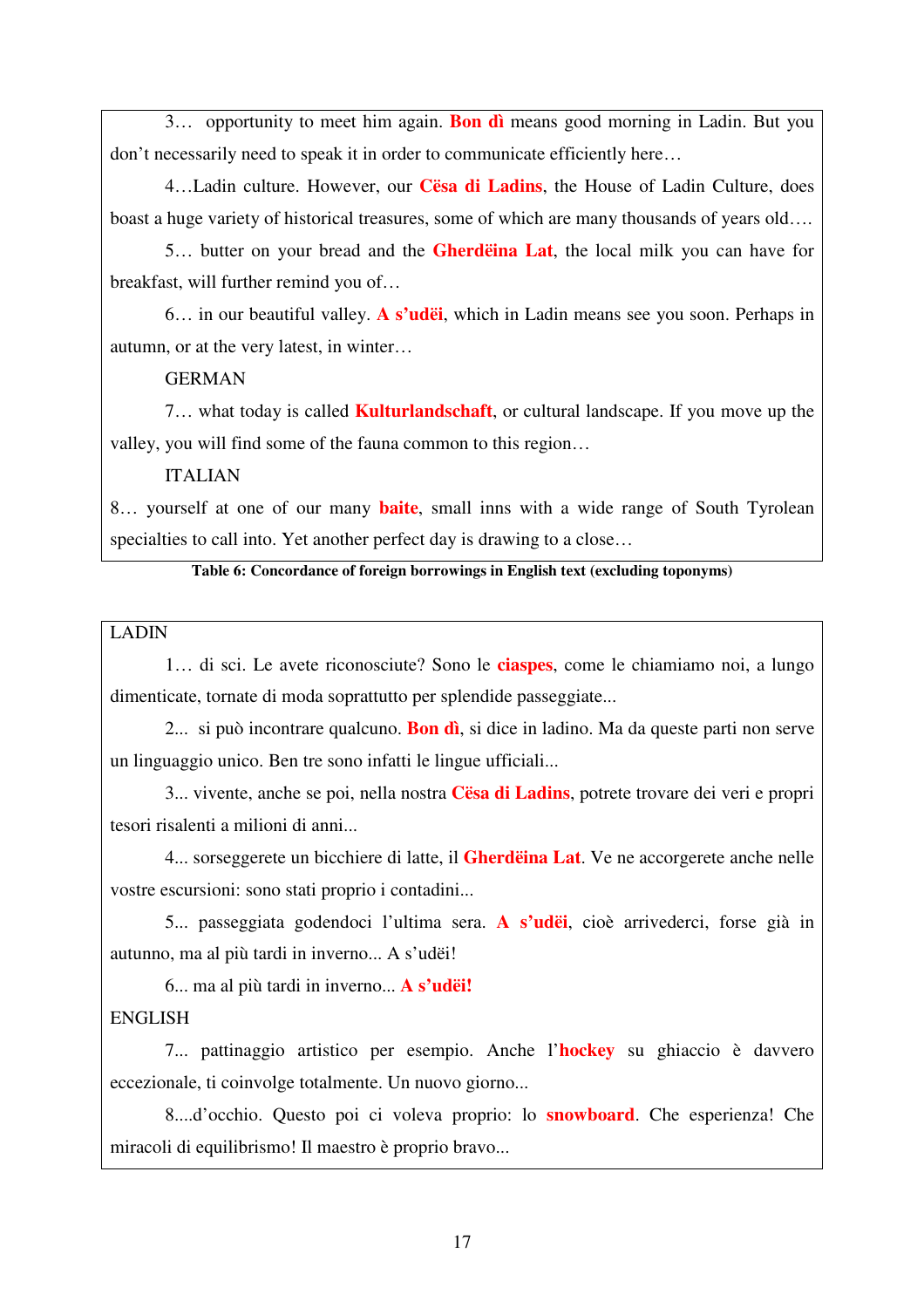9. ...grandicella, ma non si sa mai. Fra **clown** e sorprese, magari ci si può anche divertire, senza contare che si può reincontrare qualcuno...

10. ...bello e più sano. Oggi lo chiamano **walking**, o addirittura nordic walking se si usano i bastoncini. A prescindere...

11. ...chiamano walking, o addirittura **nordic walking** se si usano i bastoncini. A prescindere da quanto si cammina o dalla velocità...

12. ...Gardena. Il bello è che, con la Val Gardena **Card**, potrete utilizzare gratuitamente questi ed altri impianti...

13… volta in un'ascensione o i più bravi **free climber**, gli acrobati dell'arrampicata libera, che magari vogliono aprire una nuova via verticale...

14... migliaia sui pedali durante la Gardena **Star Bike**, in un meraviglioso gioco di colori. Se si arriva da queste parti, non si può non provare ad arrampicare....

#### LATIN

15… tutti quanti. E anche un'altra gara **sui generis** ha una sua tradizione: la Gardenissima, sei chilometri di discesa mozzafiato, in gara contro tutto e tutti…

**Table 7: Concordance of foreign borrowings in Italian text (excluding toponyms)** 

The non-toponomastic Ladinisms are exactly the same in both texts (except for the item which is repeated twice, which is "ciasp" [pl. ciaspes = snowshoes] in English, and "a s'udëi" [goodbye] in Italian). Most borrowings from Ladin identify local landmarks that prospective holidaymakers are likely to come across during their stay. The main difference between the two translations lies in the explanatory glosses which are provided in English, but not in Italian: in fact not only the Ladinisms, but all the borrowings in the English text are translated and explained, whereas no translation is offered in Italian, except for the final leave-taking expression ("a s'udëi").

The likeliest reason for this translation choice is the common Romance origin of Italian and Ladin, which makes the lexical borrowings easier to understand for Italians (except perhaps for "ciaspes": Italian does have an equivalent, "ciaspole", but it is used and widely understood only in diatopic varieties of the Alpine region). As for the English borrowings, most identify sports, and have entered the everyday language in Italian (a gloss is provided for "free climber", but the expression would probably be understood anyway, especially by younger Italian viewers, and the others would most likely be helped by the images that are shown on video). The German word "Kulturlandschaft", which would be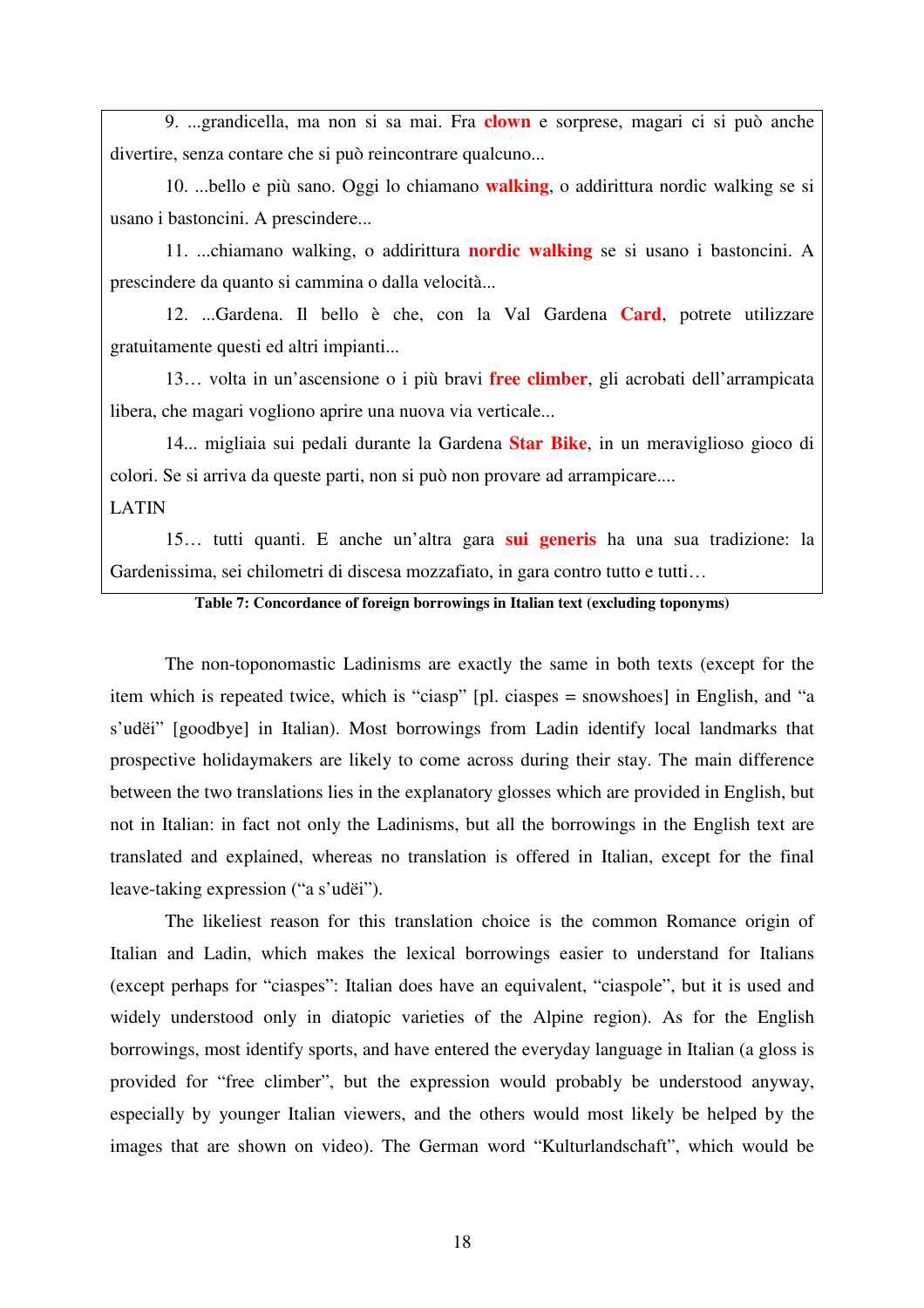problematic to understand for Italian speakers with no knowledge of German, was totally eliminated in the Italian text, and replaced with the literal translation "cultura del territorio".

The choice of how to deal with foreign borrowings may thus be considered to be the result of a precise strategy that aims at reducing explanatory glosses in Italian to a minimum. Overall, the use of Ladinisms contributes to giving a local flavour to the texts (emphasizing the role of the local culture as a tourist attraction in itself) with a consistent effort to avoid causing any comprehension problems. This strategy, however, is implemented in different ways in the two texts depending on the different degree of background knowledge that is attributed to the English and Italian viewers.

#### 3.3. Lexical boost

 $\overline{a}$ 

Lexical boost was first analyzed by Teh (1986, quoted in Bhatia, 1993: 51-52), and it is a phenomenon typically observed in the context of promotional discourse, especially advertising and sales promotion letters (Vergaro, 2004). In this paragraph, we focus on lexical boost as expressed by adverbs and adjectives, especially qualifying ones (i.e. adjectives and adverbs that represent a subjective gradable evaluation, as opposed to classifying ones that indicate non-evaluative properties of objects, and thus – in the case of adjectives – "do not admit intensifiers, comparison, or predicative position", Quirk et al,  $1985: 1339$ <sup>27</sup>, and nouns that act as modifiers.

The first aspect worth analyzing (Table 8) is the overall frequency of adjectives (tagged as <JJ> in English and <ADJ> in Italian), noun modifiers (only in English, <NJJ>) and adverbs of manner (<RBly> in English, and <ADV:mente> in Italian) in the two texts:

| <b>ENGLISH TEXT (indicators of lexical boost)</b> |              |                      |  |
|---------------------------------------------------|--------------|----------------------|--|
| <b>POS</b>                                        | No.          | % of all word tokens |  |
| Adjectives $(\langle JJ \rangle)$                 | 281          | $8.5\%$              |  |
| Noun modifiers $(\langle NJJ \rangle)$            | 32           | $1\%$                |  |
| Adverbs $(RB:ly)$                                 | 44           | $1.3\%$              |  |
|                                                   | <b>TOTAL</b> | % of all word tokens |  |
|                                                   | 357          | 10.8%                |  |

<sup>&</sup>lt;sup>27</sup> Another useful distinction is that between evaluative and non-evaluative adjectives, see Hunston & Sinclair, 2000.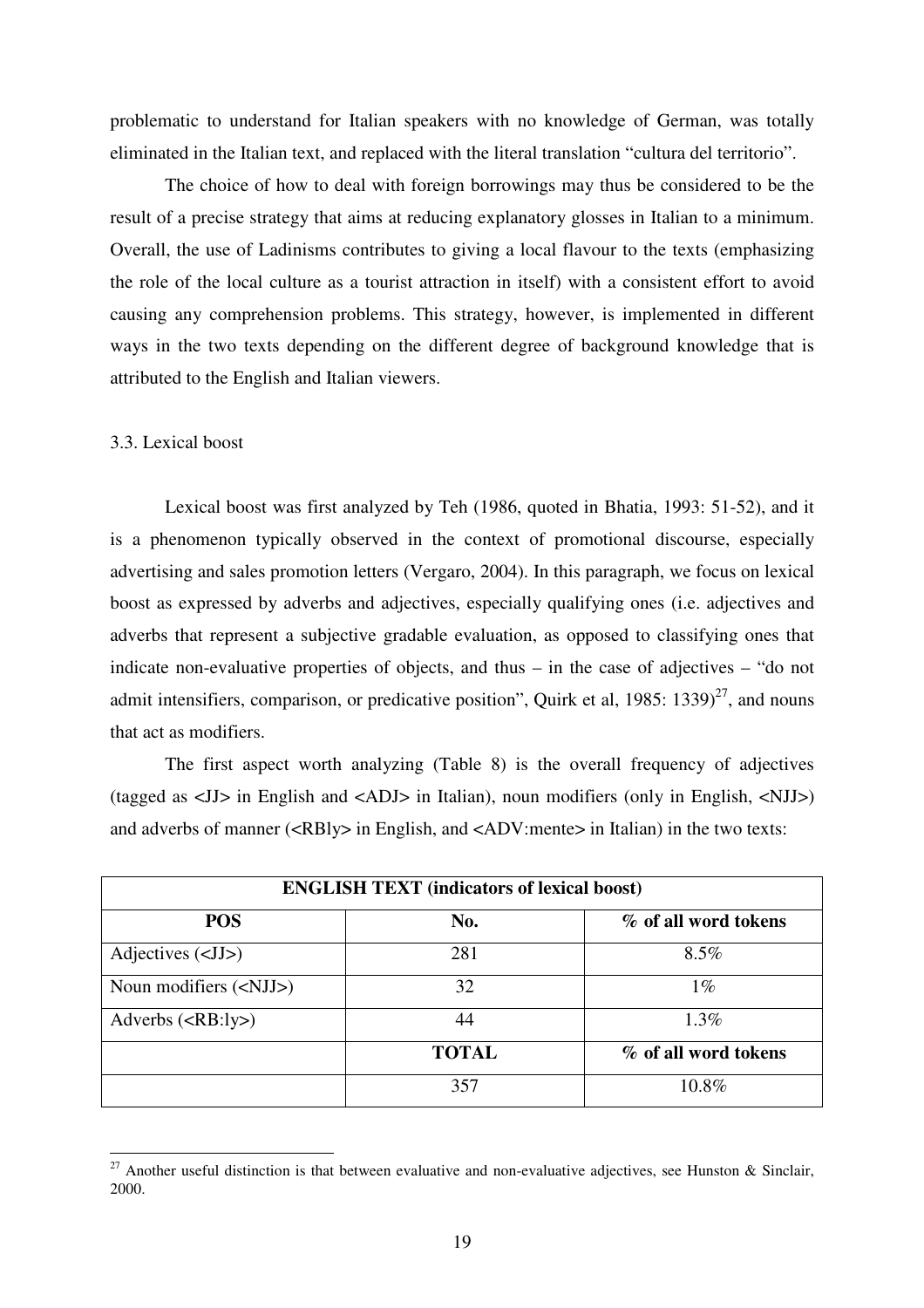| <b>ITALIAN TEXT</b> (indicators of lexical boost) |              |                 |  |  |
|---------------------------------------------------|--------------|-----------------|--|--|
| <b>POS</b><br>No.<br>% of word tokens             |              |                 |  |  |
| Adjectives ( <adj>)</adj>                         | 171          | 6.6%            |  |  |
| $ADV$ (< $ADV$ :mente>)                           | 16           | $0.6\%$         |  |  |
|                                                   | <b>TOTAL</b> | $%$ of all w.t. |  |  |
|                                                   | 187          | $7.2\%$         |  |  |

**Table 8: Indicators of lexical boost in the English and Italian texts**

The frequency of the indicators of lexical boost found in the texts is not particularly high, although the percentage difference between their overall use in the English and Italian text (over 3%) is quite remarkable, and in line with the more concise, condensed style that characterizes the Italian text, as discussed in 3.1. above.

In the British National Corpus (BNC), the approximate overall frequency of adjectives is 7% (similar scores are found in the Brown and LOB corpora), and our texts fall even below the frequency of adjectives in written advertising in the BNC (about 10%). However, the use of adjectives in promotional texts may vary a great deal depending on the marketing strategy (ranging from about 3% in medicine ads to about 10% in perfume ads, Usó Juan, 1998: 305), making a percentage count less significant than might be expected.

What is more significant is perhaps the types of adjectives, adverbs and modifiers that are used, especially those that are repeated more than once. Table 9 and 10 illustrate the types of lexical boost indicators found in the two texts:

| <b>ENGLISH TEXT</b> |                  |                |                |
|---------------------|------------------|----------------|----------------|
| <b>ADJECTIVES</b>   | <b>Frequency</b> | <b>ADVERBS</b> | Frequency      |
| exciting            | 8                | obviously      | $\overline{4}$ |
| old                 | 8                | quickly        | $\overline{4}$ |
| numerous            | 6                | truly          | $\overline{4}$ |
| special             | 6                | particularly   | 3              |
| long                | 5                | increasingly   | $\overline{2}$ |
| perfect             | 5                | perfectly      | $\overline{2}$ |
| popular             | 5                | really         | $\overline{2}$ |
| beautiful           | $\overline{4}$   | simply         | $\overline{2}$ |
| busy                | 3                | virtually      | $\overline{2}$ |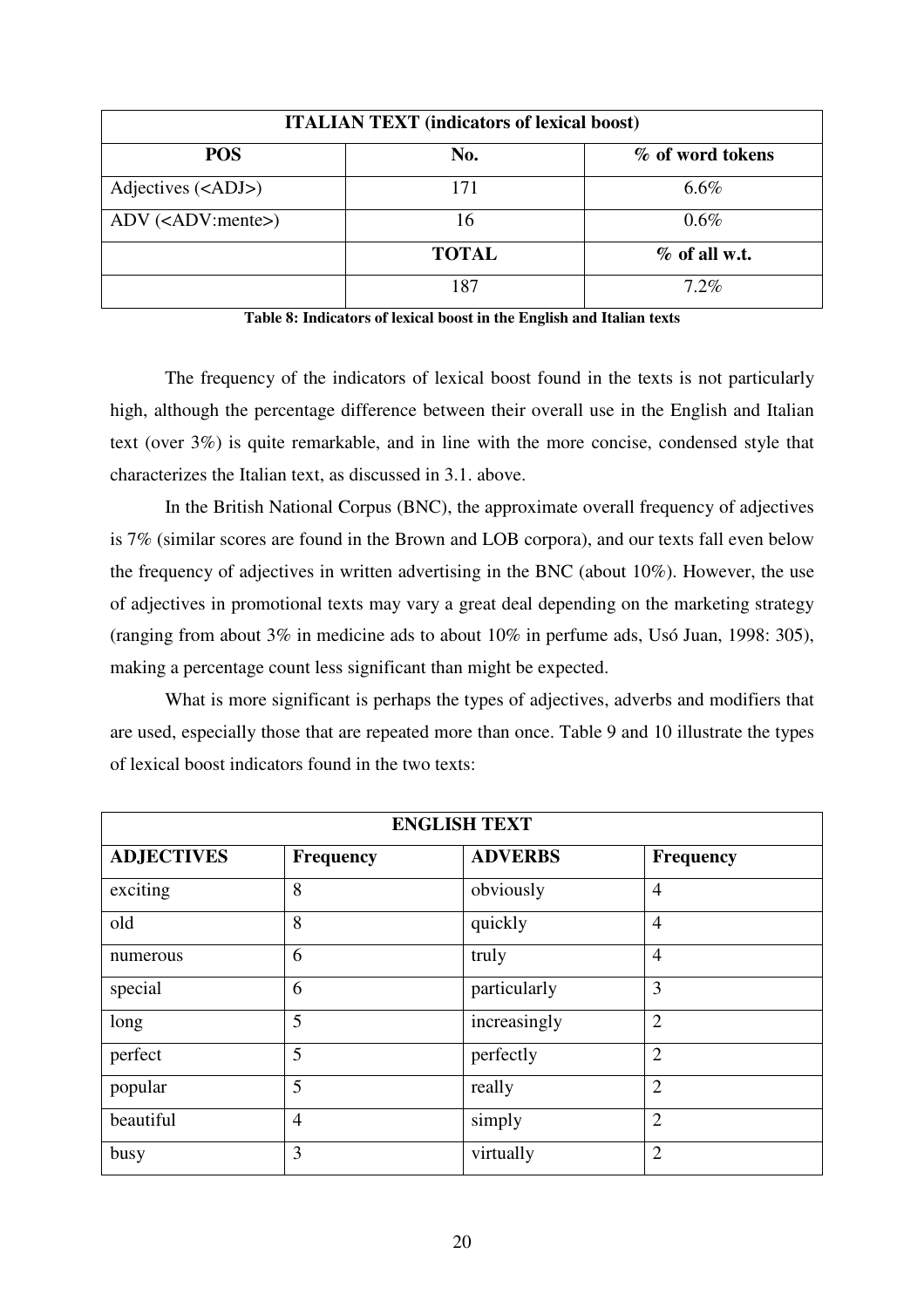| cold          | 3 | breathtakingly |  |
|---------------|---|----------------|--|
| cross-country | 3 | conveniently   |  |
| downhill      | 3 | dramatically   |  |
| familiar      | 3 | efficiently    |  |
| full          |   | entirely       |  |
| happy         | 3 | exceptionally  |  |

**Table 9: Indicators of lexical boost in the English text (first 15 hits provided by Antconc. Sorting: frequency/ alphabetical).**

| <b>ITALIAN TEXT</b> |                |                    |                  |
|---------------------|----------------|--------------------|------------------|
| <b>ADJECTIVES</b>   | Frequency      | <b>ADVERBS</b>     | <b>Frequency</b> |
| bello <sup>28</sup> | 15             | accuratamente      | $\mathbf{1}$     |
| gran/ grande        | $\overline{5}$ | comodamente        | $\mathbf{1}$     |
| nuovo               | 5              | gratuitamente      | $\mathbf{1}$     |
| particolare         | 5              | interamente        | $\mathbf{1}$     |
| libero              | $\overline{4}$ | letteralmente      | $\mathbf{1}$     |
| bravo               | 3              | meticolosamente    | $\mathbf{1}$     |
| gardenese           | 3              | naturalmente       | $\mathbf{1}$     |
| ideale              | 3              | notevolmente       | $\mathbf{1}$     |
| veloce              | 3              | particolarmente    | $\mathbf{1}$     |
| vero                | 3              | perfettamente      | $\mathbf{1}$     |
| alpino              | $\overline{2}$ | praticamente       | $\mathbf{1}$     |
| antico              | $\overline{2}$ | semplicemente      | $\mathbf{1}$     |
| aperto              | $\overline{2}$ | specialmente       | $\mathbf{1}$     |
| curato              | $\overline{2}$ | straordinariamente | $\mathbf{1}$     |
| dolomitico          | $\overline{2}$ | totalmente         | $\mathbf{1}$     |

**Table 10: Indicators of lexical boost in the Italian text (first 15 hits provided by Antconc. Sorting: frequency/ alphabetical).**

If we look at the tables and interpret the data in terms of their "lexical boost" effectiveness, we might consider that the column "adjectives" answers the question: "What is

 $\overline{a}$ 

 $2<sup>28</sup>$  Masculine and feminine forms are grouped together.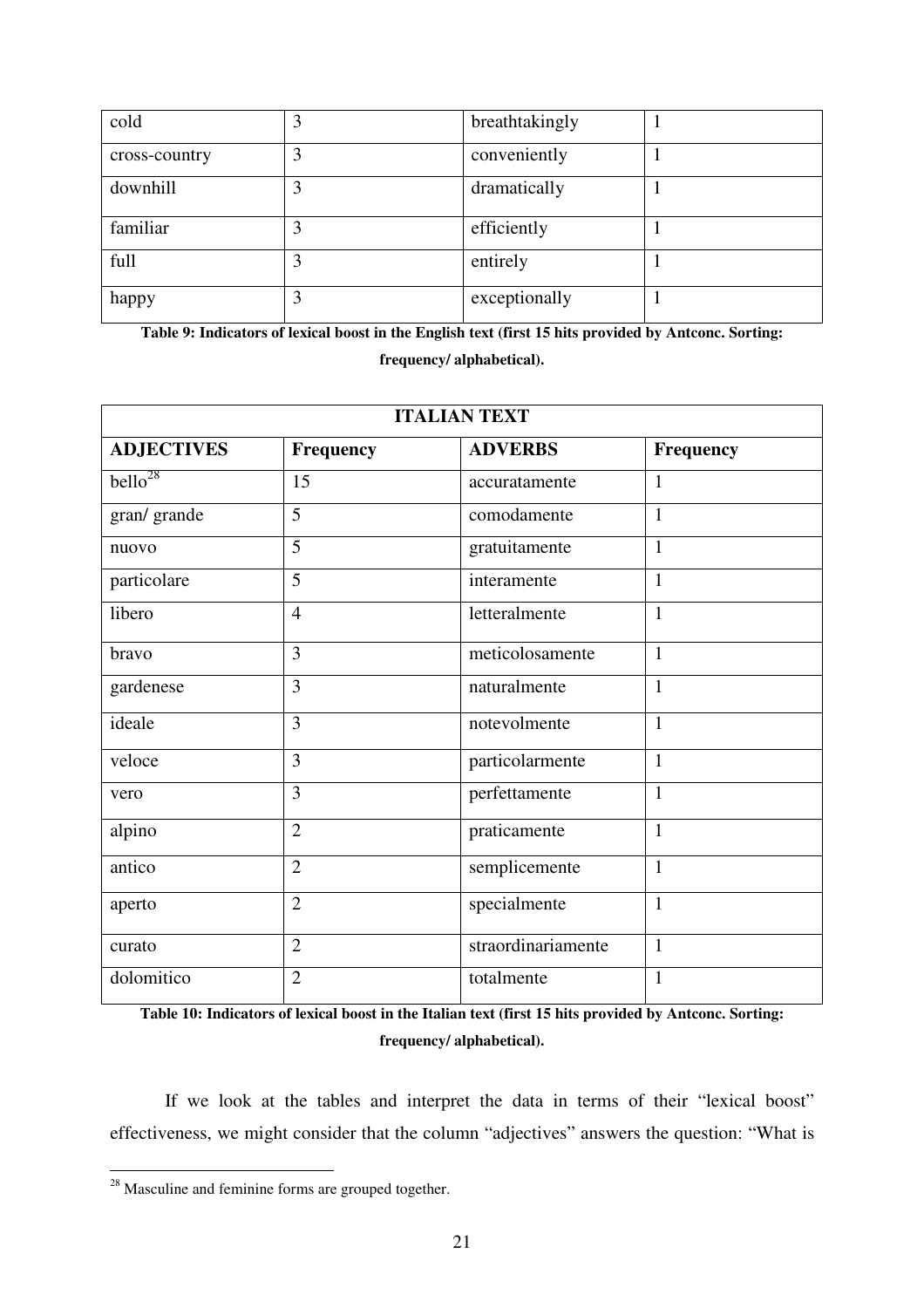Val Gardena like?", whereas the "adverbs" column answers the question "How is the Val Gardena tourist board/ industry going to prepare your holiday for you?". The result is obviously a whole range of positive evaluative adjectives and adverbs, with some differences between the two versions. The Italian text clearly aims at representing Val Gardena as a destination where "beautiful" (15 hits) large open spaces prevail, creating a sense of freedom and peace in a perfectly kept uncontaminated environment. The English text also portrays Val Gardena as a "special", million-year "old" location with a "local" Ladin flavour, but at the same time its adjectives focus more on the "exciting" (8 hits) activities that this "popular" area has to offer, and on the buzzing life of its "busy" but "perfect" ski slopes.

In addition, despite considerable insistence on the adjective "bello" ("beautiful"), the choice of vocabulary appears to be more varied in Italian, where very few items are repeated more than twice (10 adjectives, as against 21 in English), and no qualifying adverbs are repeated more than once (9 adverbs are repeated at least twice in English).

The representation of the valley is therefore slightly different, more lively in the English text, and more scenic in the Italian one. This seems to give rise to two different ways of "boosting" Val Gardena lexically, perhaps in connection with the different expectations and perceived desires of the two marketing segments that are being targeted (domestic vs. international tourists).

#### 4. Conclusion

The question whether the language of tourism (especially the genres addressed to nonspecialists) is a form of specialized discourse is not an easy one. The existence of a specialized discourse community formed by holidaymakers is itself open to debate, although the Internet has recently opened up many more possibilities than there used to be in the past for tourists to establish "mechanisms of intercommunication" and "participatory mechanisms [...] to provide information and feedback" (Swales, 1990: 25-26). What can be stated without disagreement is that the language of tourism, especially (but not exclusively) tourist promotion, has interdiscursivity as one of its defining traits, and texts that aim at promoting tourist attractions are extremely fascinating in their capacity to inform, entertain, and persuade at the same time, in different ways and with different linguistic strategies depending on the kind of public that is being addressed, and on the kind of product/ location that is being promoted.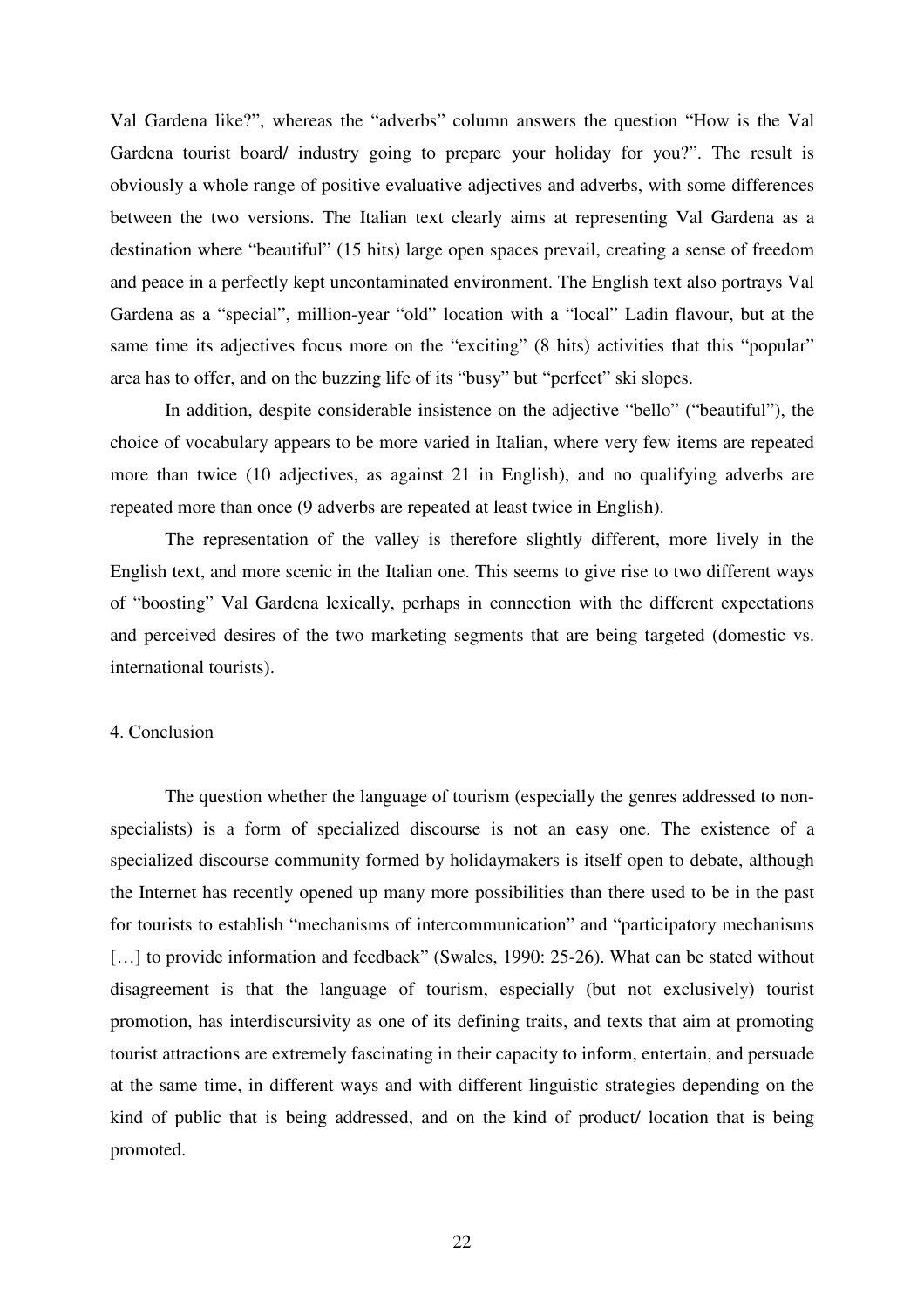Against the backdrop of a market that remains essentially international by vocation, despite any changes brought about by the current global economic downturn, multilingual tourist materials will most probably become more widespread, especially those that can be distributed on the Internet, building positive (and free) word-of-mouth publicity. However, given the complexity of the linguistic and rhetorical strategies that are effective in different cultures (Connor & Upton, 2004; Connor et al., 2008), it is impossible – and indeed counterproductive – to resort to literal translation when preparing multilingual materials for tourist promotion.

The film on Val Gardena that we have focused on in this paper represents an effective example of a successful translation/ adaptation strategy implemented by a mountain area where multilingualism is part of the population's everyday life (most people in the area are fluent in Ladin, German and Italian). The effectiveness of Val Gardena's website materials (see 1.3.) is obviously helped by its large popularity at least in Italy and Germany, where it is an extremely sought-after holiday location in both winter and summer. However, this model could be usefully reproduced by other lesser known holiday destinations, and it could even represent an effective tool to promote local minority languages and cultures<sup>29</sup>, just as the authors of this film have done with the Ladin culture. The new opportunities offered by the Internet might make it possible for these local communities to produce and distribute their own multilingual films, relying on their intellectual and creative resources without having to pass through commercial channels of production and distribution.

#### 5. Acknowledgements

 $\overline{a}$ 

I am grateful to Dr. Günther Pitscheider, the Director of the Val Gardena tourist board (Consorzio Turistico Val Gardena), and his collaborators (especially Mr Patrick Stuflesser and Ms Melanie Mussner) for sharing the information that is presented in this paper concerning the making of the video and its marketing effectiveness. I would also like to acknowledge the invaluable assistance of Ms Beatrice Crevato, who served as research assistant in this work, especially for the transcription of the German text and its analysis in section 1.2. Ms Crevato subsequently wrote her graduate dissertation on the use of "Liebe auf den ersten Blick"/ "Amore a prima vista"/ "Love at First Sight" as a marketing tool. Thanks

<sup>&</sup>lt;sup>29</sup> In the Italian region of Trentino-Alto Adige/Südtirol alone, besides the Italian, German and Ladin communities, there are also two communities (Cimbrian and Mocheno) that are less widely known outside the borders of the region, but also live in scenic mountain areas that are somehow under-promoted in terms of tourism.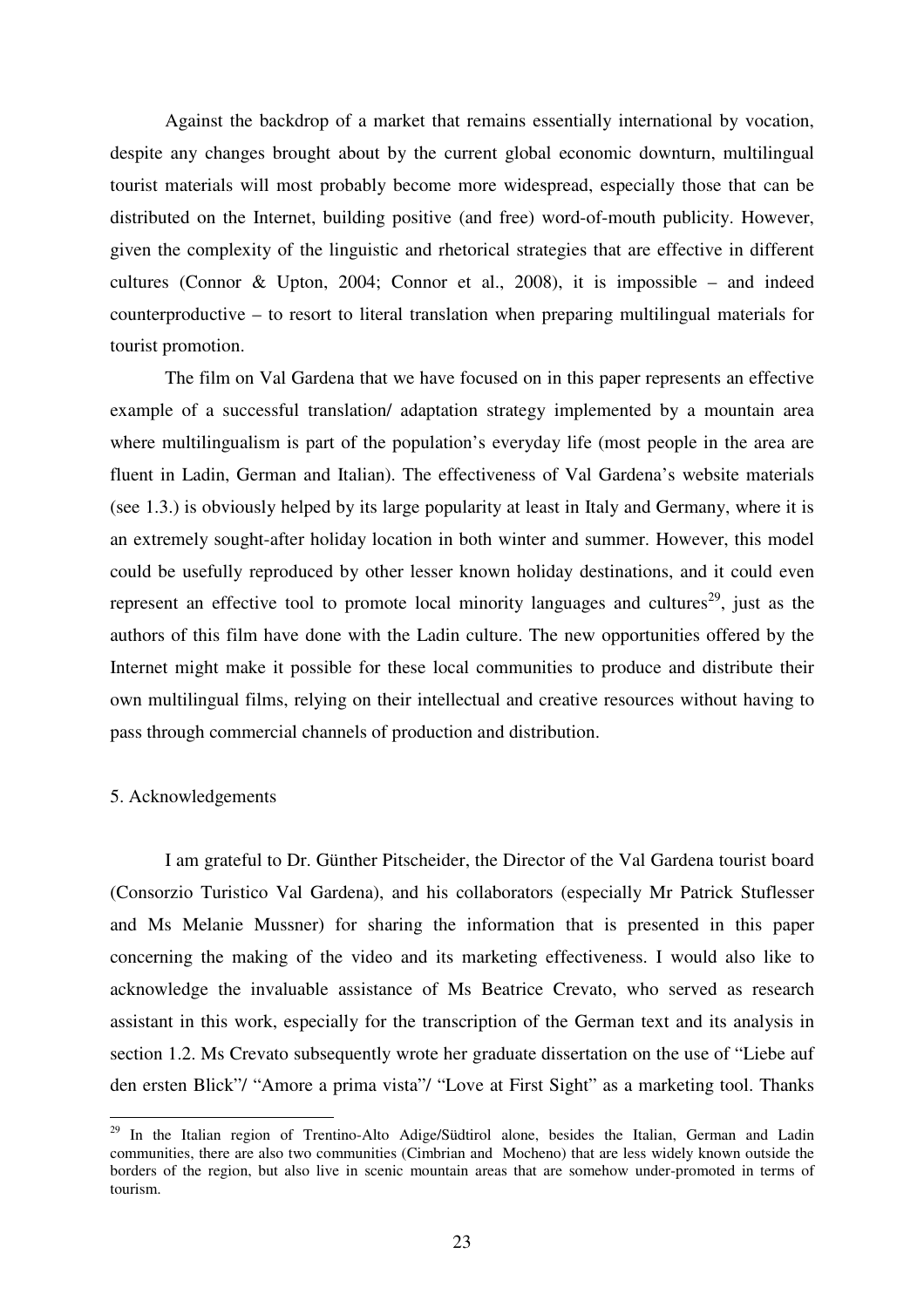and acknowledgements also extend to my Ladin students at the Faculty of Arts and Humanities of the University of Trento for their help in identifying toponyms of Ladin origin, and for pointing out the key role that films like "Liebe auf den ersten Blick" may have in promoting the local culture and heritage of minority communities.

#### References

Aleson Carbonell, M. (1999) "Tourism: the problems of the definition of a new ESP: a study of the didactic implications of this characterisation", in *III Congrés internacional sobre llengües per a finalitats específiques,* Canet de Mar 8-9-10 September 1999, Barcelona: Publicacions de la Universitat de Barcelona, 11-15.

Anthony, L. (2004) "Antconc: a learner and classroom friendly, multi-platform corpus analysis toolkit", in *Proceedings of IWLeL 2004: an interactive workshop on language elearning*, Tokyo, 10 December 2004, http://www.antlab.sci.waseda.ac.jp/research/iwlel\_2004\_anthony\_antconc.pdf (last access: April, 27, 2009), 7-13.

Beaver, A. (2005) *A dictionary of travel and tourism terminology,* Wallingford: CABI Publishing.

Belardi, W. (2003) *Breve storia della lingua e della letteratura ladina,* San Martin de Tor: Istitut Ladin "Micurà de Rü".

Bhatia, V. K. (1993) *Analysing genre: language use in professional settings*, London & New York: Longman.

Bhatia, V. K. (2004) *Worlds of written discourse: a genre-based view*, London: Continuum.

Calvi, M. V. (2000) *Il linguaggio spagnolo del turismo*, Viareggio-Lucca: Baroni Editore.

Calvi, M. (2003) "La traduzione nell'insegnamento della lingua e nello studio dei linguaggi specialistici", in *Tradurre dallo spagnolo*, *Giornata di studio,* Milano, 28 febbraio 2003, Milano: Led Online, 7-14, http://www.ledonline.it/ledonline/tradurrespagnolo/tradurrespagnolo 02 calvi.pdf (last access: April 27, 2009).

Cappelli, G. (2006) *Sun, sea, sex and the unspoilt countryside. How the English language makes tourists out of readers*, Pari: Pari Publishing.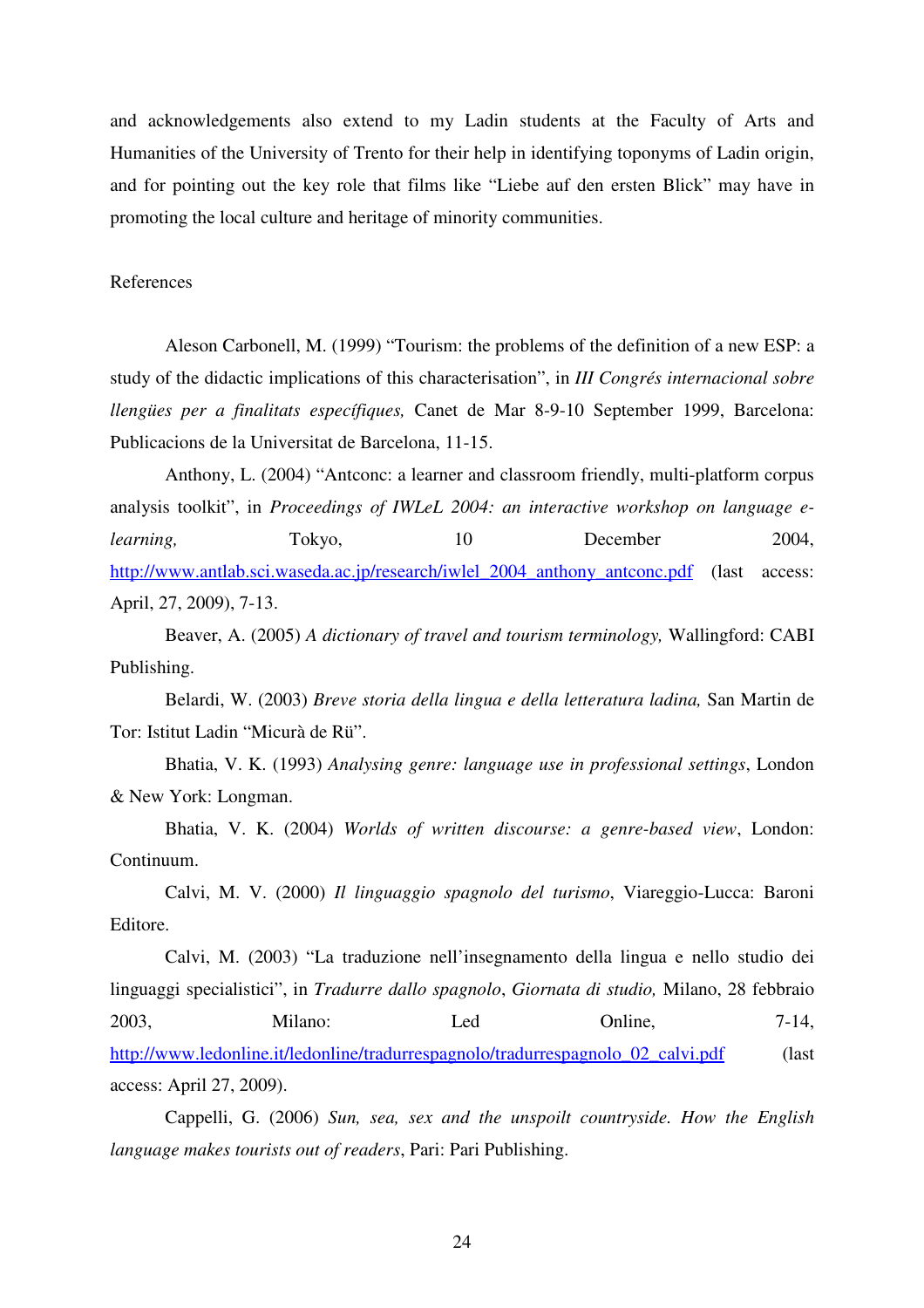Cheng, W. (2004) "TOOK // did you // from the miniBAR //: What is the practical relevance of a corpus-driven language study to practitioners in Hong Kong's hotel industry?", in Connor, U. & Upton, T. (eds.), *Discourse in the professions. Perspectives from corpus linguistics*, Amsterdam & Philadelphia: John Benjamins, 141-166.

Connor, U. & Upton, T., eds. (2004) *Discourse in the professions. Perspectives from corpus linguistics*, Amsterdam & Philadelphia: John Benjamins.

Connor, U., Nagelhout, E., & Rozycki, W., eds. (2008) *Contrastive rhetoric: reaching to intercultural rhetoric*, Amsterdam & Philadelphia: John Benjamins.

Cronin, M. (2000) *Across the lines*: *travel, language, translation*, Cork: Cork University Press.

Crystal, D. (2003) *English as a global language. Second edition*, Cambridge: Cambridge University Press.

Dann, G. (1996) *The language of tourism. A sociolinguistic perspective*, Wallingford: CABI Publishing.

Diniz, L. (2005) 'Comparative review: Textstat 2.5, Antconc 3.0, and Compleat Lexical Tutor 4.0', *Language Learning & Technology*, 9 (3), 22-27.

Forni, M. (2007) *Momenti di vita. Passato narrato, presente vissuto nelle valli ladinodolomitiche,* San Martin de Tor: Istitut Ladin "Micurà de Rü".

Gotti, M. (2006) "The language of tourism as specialized discourse", in Palusci O. & Francesconi, S. (eds.), *Translating tourism: linguistic/ cultural representations*, Trento: Dipartimento di Studi Letterari, Linguistici e Filologici dell'Università degli Studi di Trento, 15-34.

Gursoy, D. & McCleary, K.W. (2004) *'*An integrative model of tourists' information search behaviour', *Annals of Tourism Research*, 31 (2), 353-373.

Haiman, J & Benincà, P. (1992) *The Rhaeto-Romance Languages*, London: Routledge.

Hunston S. & Sinclair J. (2000) "A local grammar of evaluation", in Hunston, S. & Thompson, G. (eds.), *Evaluation in text: authorial stance and the construction of discourse*, Oxford: Oxford University Press, 74-101.

Huntley, S. & De Juan Gonzales, P. (2000) "English for tourism: its position within ESP", in *III Congrés internacional sobre llengües per a finalitats específiques,* Canet de Mar 8-9-10 September 1999, Barcelona: Publicacions de la Universitat de Barcelona, 187-190.

Laviosa, S. & Cleverton, V. (2006) 'Learning by translating: a contrastive methodology for ESP learning and translation', *Scripta Manent, Journal of the Slovene*